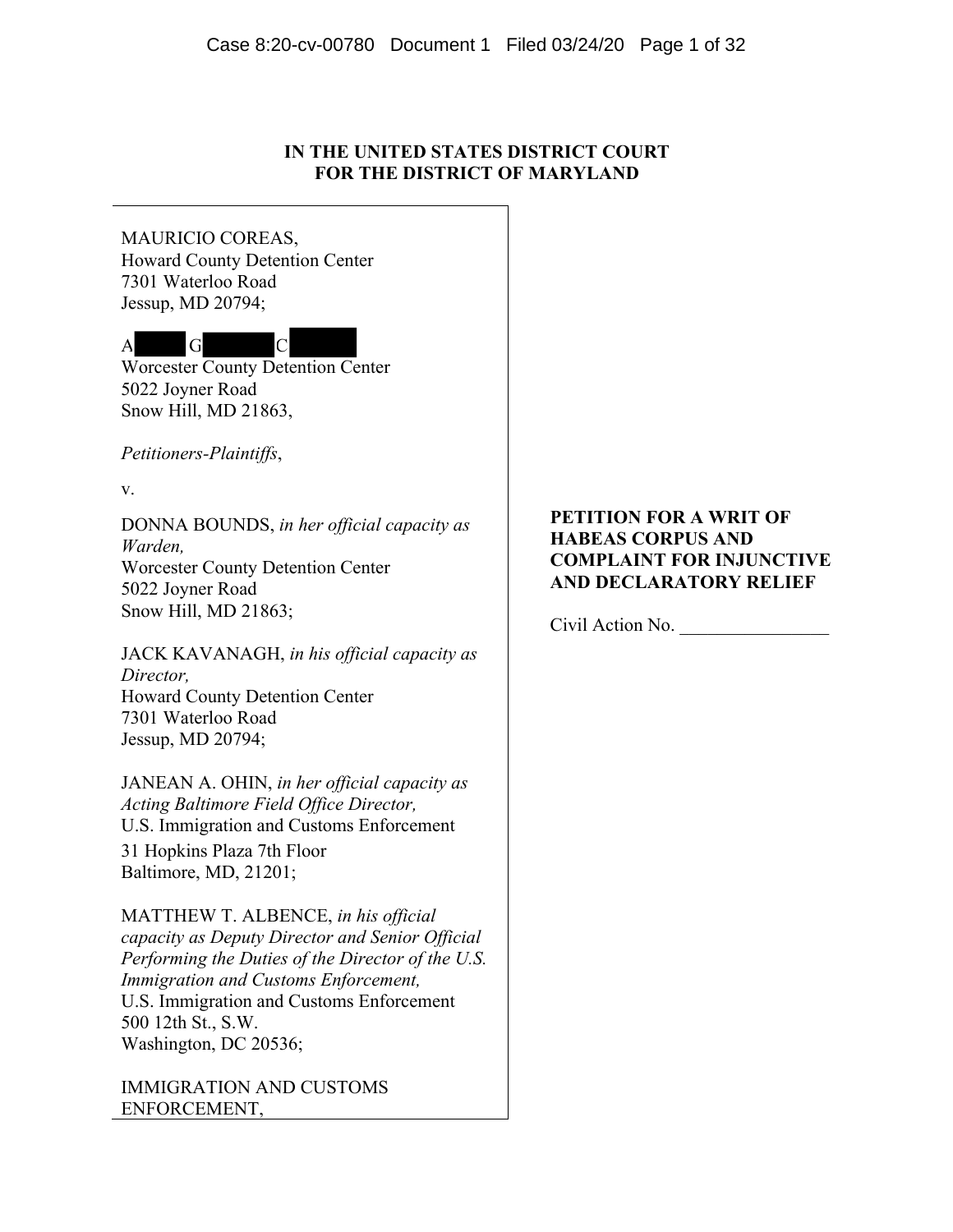500 12th St., S.W. Washington, DC 20536,

*Respondents-Defendants*.

Sirine Shebaya, Bar No. 07191 sirine@nipnlg.org Amber Qureshi, Bar No. 21218 amber@nipnlg.org Matthew Vogel\*  $\text{matt}(a)$ nipnlg.org **NATIONAL IMMIGRATION PROJECT OF THE NATIONAL LAWYERS GUILD** 2201 Wisconsin Ave NW, Suite 200 Washington, DC 20007 (202) 656-4788

Adina Appelbaum\* adina@caircoalition.org **CAPITAL AREA IMMIGRANTS' RIGHTS (CAIR) COALITION** 1612 K Street NW Suite 204 Washington, DC 20006 (202) 899-1412

Nicholas T. Steiner, Esq. (Bar No. 19670) **AMERICAN CIVIL LIBERTIES UNION OF MARYLAND FOUNDATION** 3600 Clipper Mill Road, Suite 350

Baltimore, MD 21211 Telephone: (410) 889-8550 steiner@aclu-md.org

*Attorneys for Petitioners-Plaintiffs* \*pro hac vice applications forthcoming

March 24, 2020

David C. Fathi\* dfathi@aclu.org Eunice H. Cho\* echo@aclu.org **AMERICAN CIVIL LIBERTIES UNION FOUNDATION, NATIONAL PRISON PROJECT** 915 15th Street N.W. 7th Floor

Washington, DC 20005 (202) 548-6616

Michael Tan\* mtan@aclu.org Omar Jadwat\* ojadwat@aclu.org **AMERICAN CIVIL LIBERTIES UNION FOUNDATION, IMMIGRANTS' RIGHTS PROJECT** 125 Broad Street, 18th Floor New York, NY 10004 (212) 549-2600

Stephen B. Kang\* skang@aclu.org **AMERICAN CIVIL LIBERTIES UNION FOUNDATION, IMMIGRANTS' RIGHTS PROJECT** 39 Drumm Street San Francisco, CA 94111 (415) 343-0783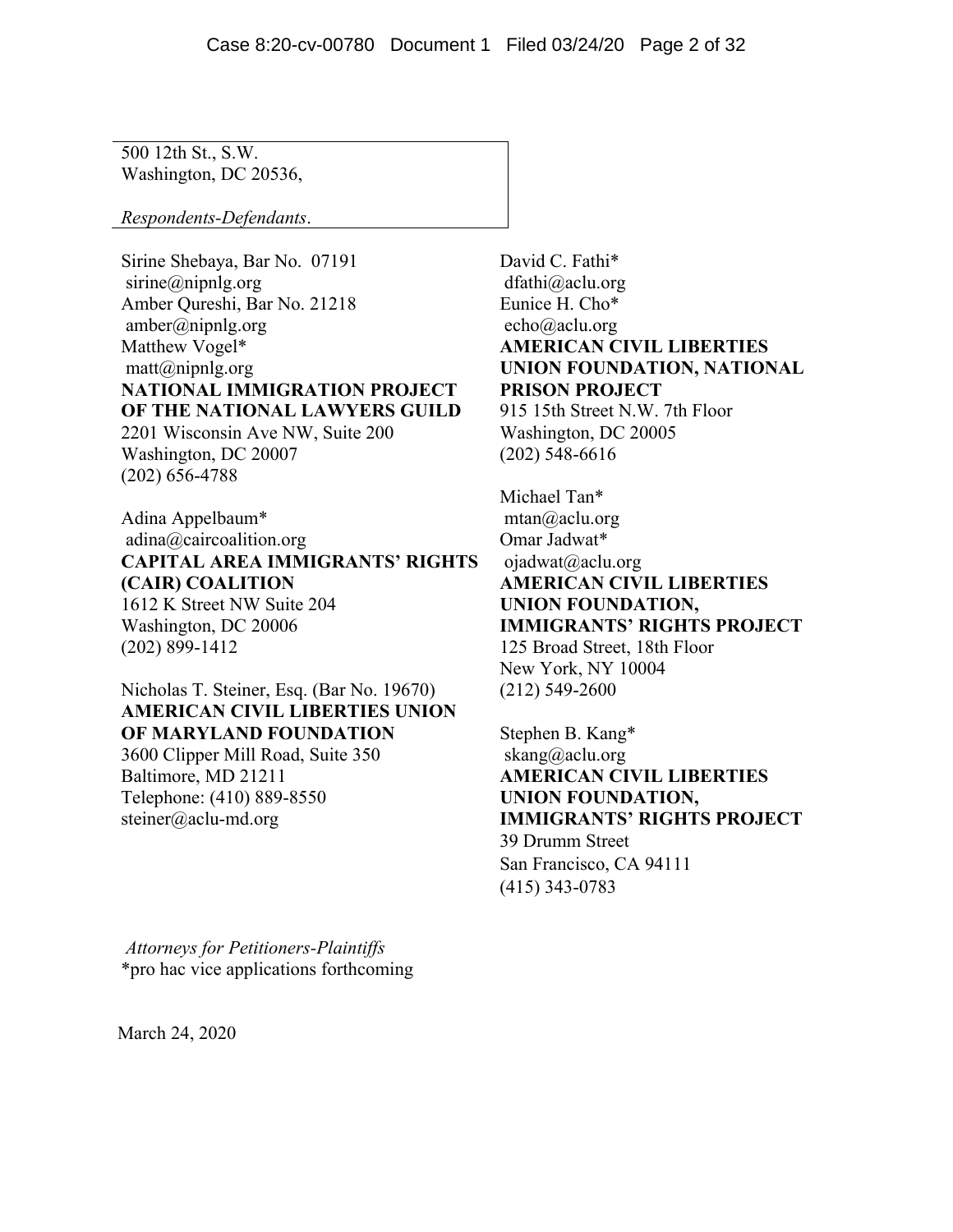## **PETITION FOR A WRIT OF HABEAS CORPUS AND COMPLAINT FOR INJUNCTIVE RELIEF**

## **INTRODUCTION**

1. Today's global pandemic of COVID-19, caused by the novel coronavirus, has been characterized as the worst the world has seen since 1918. Several states and countries around the world—including the State of Maryland—have put in place significant restrictions on public gatherings, and many have imposed "shelter-in-place" orders in an attempt to control the spread of the disease. Public health experts, including the Centers for Disease Control and Prevention ("CDC"), have instructed that the only effective way to reduce the risk of severe illness or death for vulnerable individuals is social distancing and improved hygiene. Such distancing and hygiene measures are impossible to achieve in crowded detention centers. For this reason, more than 3,000 medical health professionals have urgently requested that Immigration and Customs Enforcement ("ICE") immediately release immigration detainees in their custody, and two doctors who are medical experts for the Department of Homeland Security have sent a warning to Congress that keeping immigration detainees detained poses "an imminent risk to the health and safety of immigration detainees" and to the general public.<sup>1</sup>

2. The coronavirus has already begun to spread to immigration detention facilities, including in Maryland. There is currently a quarantine due to COVID-19 exposure in the Worcester County Detention Center. Yet Respondents-Defendants ("Defendants") continue to hold in detention thousands of individuals, including those at severe risk of serious illness or death if they were to contract COVID-19, despite the ready

<sup>1</sup> Catherine E. Shoichet, *Doctors warn of 'tinderbox scenario' if coronavirus spreads in ICE detention*, CNN (Mar. 20, 2020), *available at* https://www.cnn.com/2020/03/20/health/doctors-ice-detentioncoronavirus/index.html.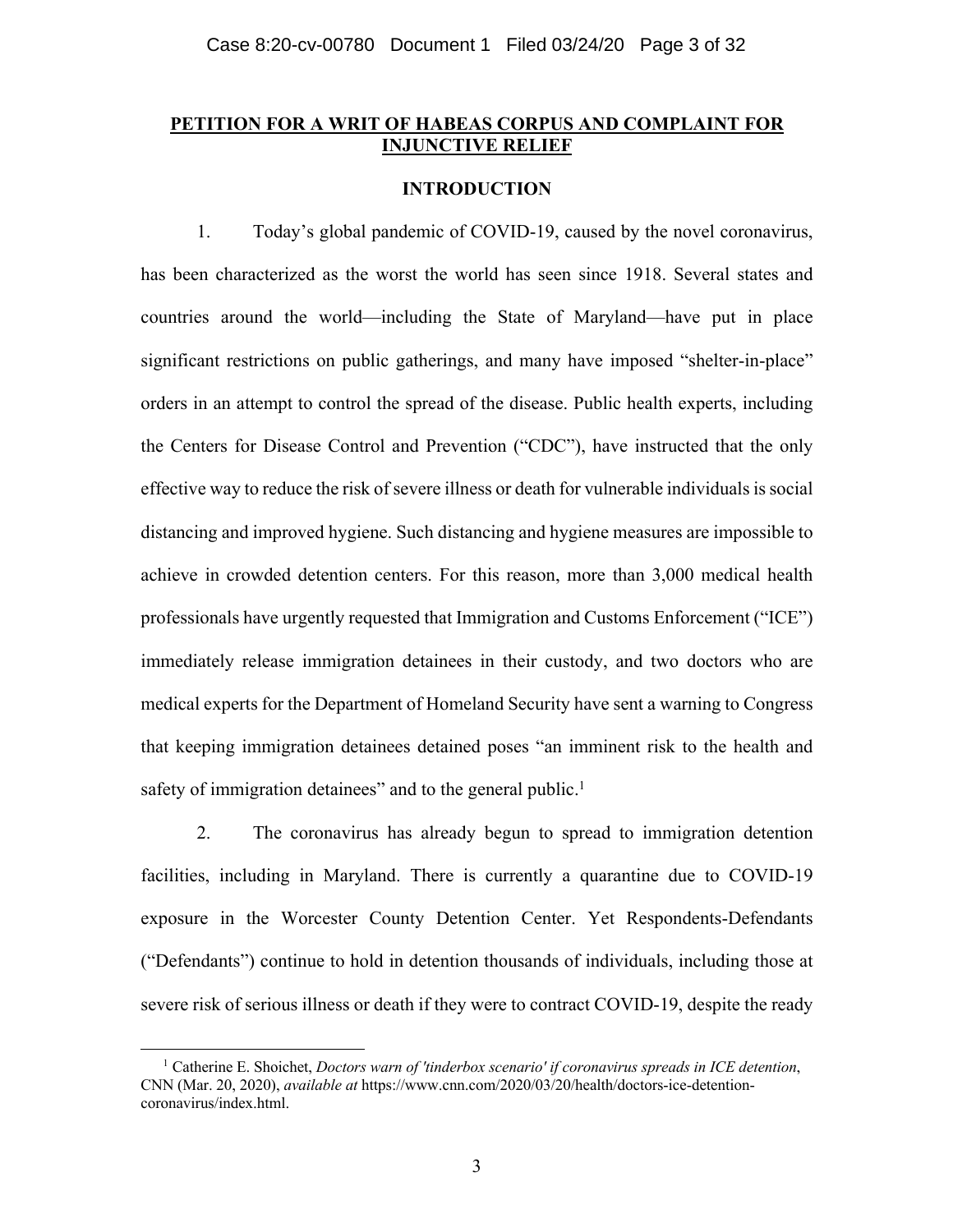#### Case 8:20-cv-00780 Document 1 Filed 03/24/20 Page 4 of 32

availability of community-based alternatives to detention such as release on conditions or on bond.

3. To date, nearly 350,000 individuals worldwide have been diagnosed with COVID-19, and the United States is one of the worst hit countries. Many more are likely infected, especially in the United States where testing for the virus has been extremely limited. Confirmed cases have begun to appear in several detention centers across the country, <sup>2</sup> including at the Worcester County Detention Center, and it is likely that many more detention centers have unconfirmed COVID-19 cases. It is impossible for people confined in prisons, jails, and detention centers to engage in the necessary social distancing and hygiene because people eat, sleep, and engage in activities in close proximity to each other, and basic supplies such as soap and hand sanitizer are often in short supply or completely unavailable at those facilities.<sup>3</sup> Even with the measures ICE has purported to take to prevent the spread of COVID-19 in its facilities, immigration detention centers are a hotbed for spread of the virus.

4. Under these circumstances, release is the only meaningful way to mitigate the spread of the virus among immigration detainees. For individuals who are at high risk for serious illness or death from COVID-19, protection from the virus is a matter of life or death. In Maryland, as of the filing date of this case, there are nearly 300 confirmed cases

<sup>2</sup> *See, e.g.,* Hamed Aleaziz, *A Medical Worker at An ICE Detention Facility For Immigrants Has Tested Positive For the Coronavirus,* Buzzfeed News, (Mar.ch 19, 2020), *available at* https://www.buzzfeednews.com/article/hamedaleaziz/ice-medical-worker-coronavirus.

<sup>3</sup> Keri Blakinger and Beth Schwartzapfel, *When Purell is Contraband, How Do You Contain Coronavirus?*, the Marshall Project (Mar. 6, 2020), *available at* https://www.themarshallproject.org/2020/03/06/when-purell-is-contraband-how-do-you-contain-

coronavirus (describing, for example, limited access to hand sanitizer and other precautionary measures).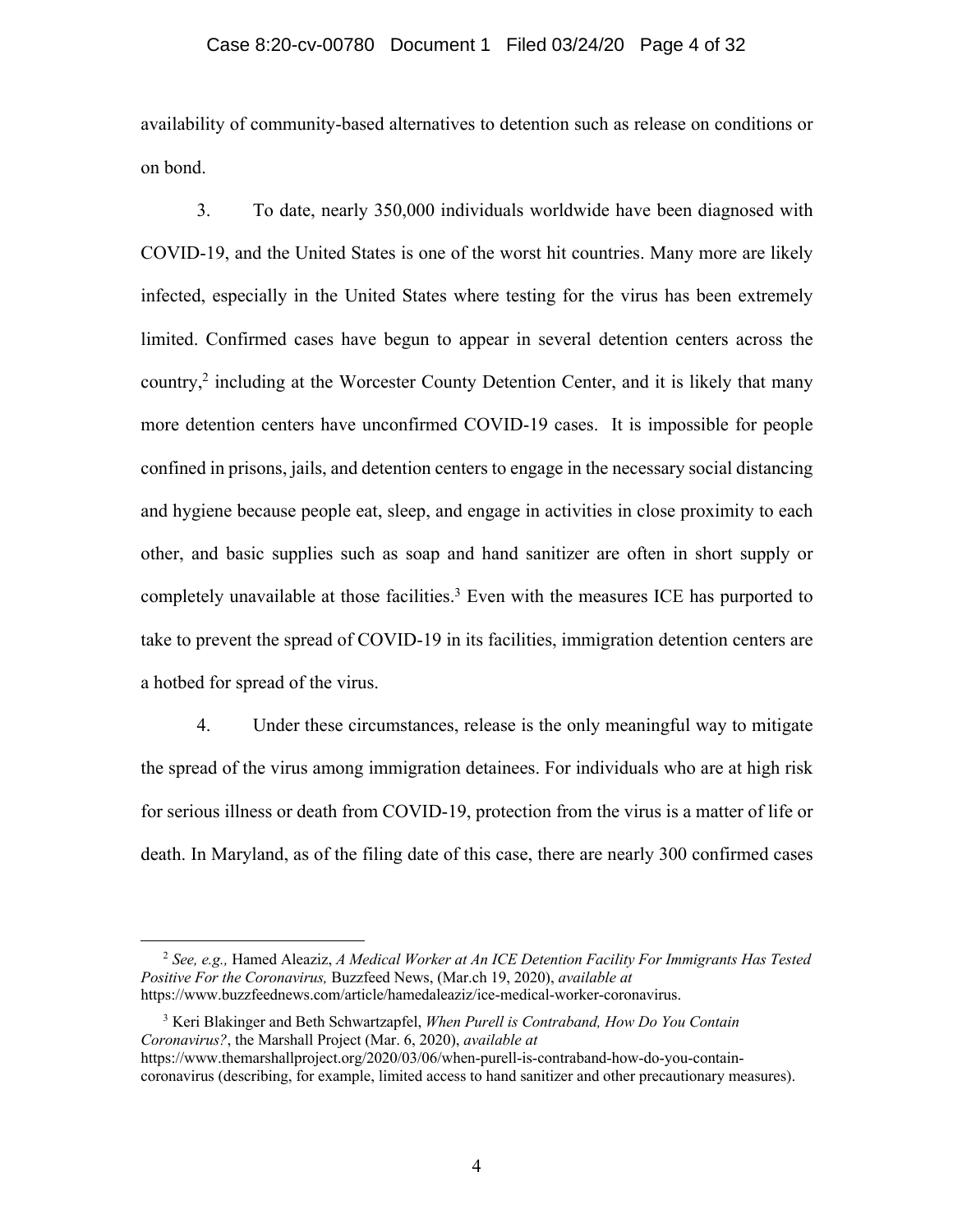#### Case 8:20-cv-00780 Document 1 Filed 03/24/20 Page 5 of 32

and three deaths, and the numbers are rising exponentially. In the United States, the most concentrated instance of death from the virus happened in confined congregated spaces such as nursing homes and cruise ships.<sup>4</sup>

5. Petitioners-Plaintiffs ("Plaintiffs") are individuals detained in ICE custody in Maryland who are particularly vulnerable to serious illness or death if infected by COVID-19. Plaintiffs have medical conditions that lead to a higher risk of serious COVID-19 infection. Maryland has seen a significant COVID-19 outbreak. The Governor has declared a State of Emergency, and has put in place widespread social distancing measures, including shutting down nonessential businesses and all public gatherings. These measures are impossible to implement in a crowded detention center, and ICE has taken no meaningful measures to curb the spread of the virus.

6. As set forth below, the danger posed by Plaintiffs' detention during the COVID-19 pandemic is "so grave that it violates contemporary standards of decency to expose anyone unwillingly to such a risk" and violates their constitutional right to safety in government custody. *Helling v. McKinney,* 509 U.S. 25, 36 (1993). Their continued detention also violates Section 504 of the Rehabilitation Act, 29 U.S.C. § 701 *et seq.*, because Defendants are failing to provide appropriate accommodations for Plaintiffs' disabilities. Without this Court's intervention, Plaintiffs continue to be at imminent risk of severe illness or death.

<sup>4</sup> *See* Jon Swaine and Maria Sacchetti, *As Washington Nursing Home Assumed It Faced Influenza Outbreak, Opportunities to Control Coronavirus Exposure Passed,* Washington Post, (Mar.ch 16, 2020), *available at* https://www.washingtonpost.com/investigations/nursing-home-with-the-biggest-cluster-ofcovid-19-deaths-to-date-in-the-us-thought-it-was-facing-an-influenza-outbreak-a-spokesmansays/2020/03/16/c256b0ee-6460-11ea-845d-e35b0234b136\_story.html; Victoria Forster, *What Have Scientists Learned About COVID-19 And Coronavirus By Using Cruise Ship Data?* (Mar. 22, 2020), *available at* https://www.forbes.com/sites/victoriaforster/2020/03/22/what-have-scientists-learned-fromusing-cruise-ship-data-to-learn-about-covid-19/#59a862b7406d.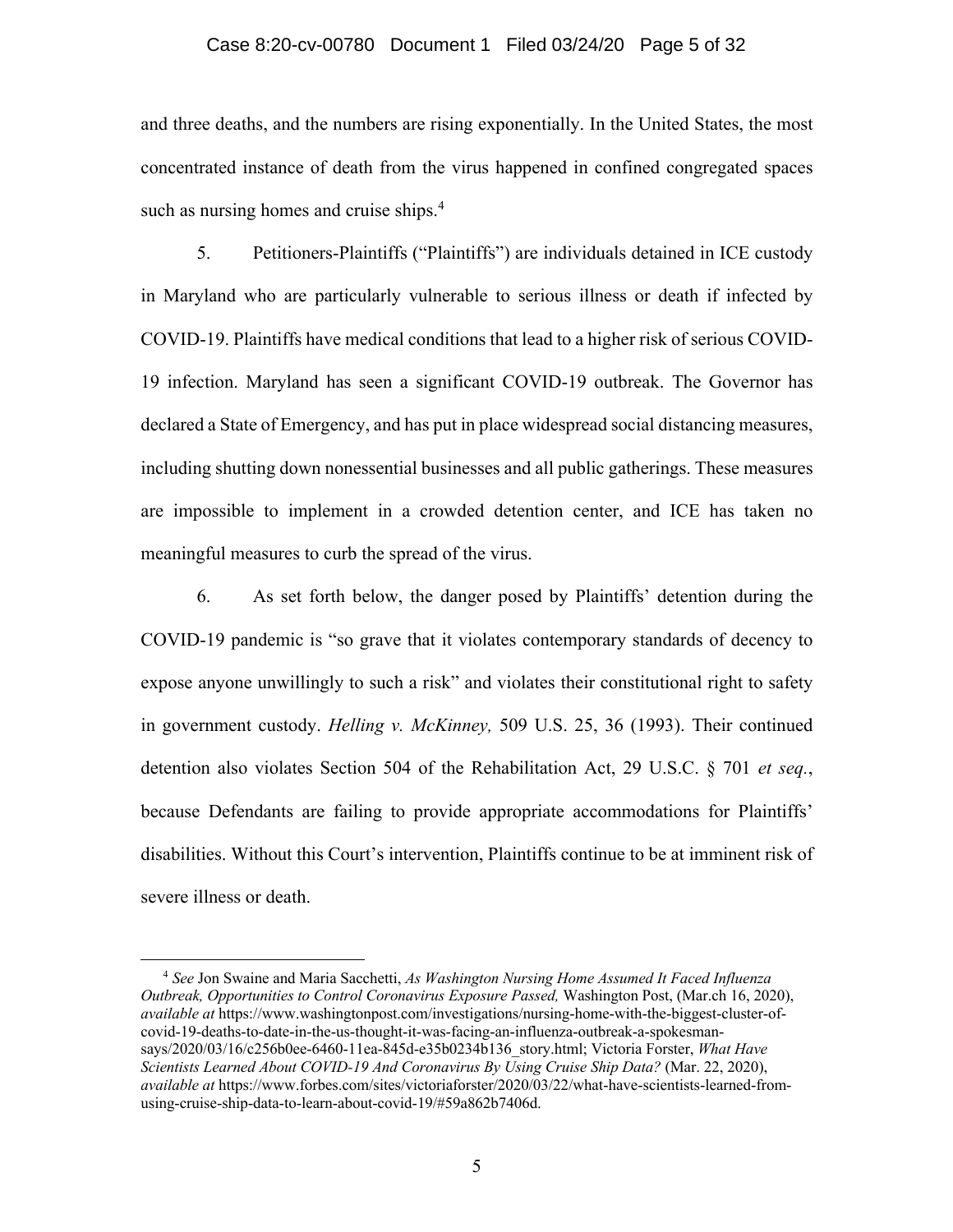#### **JURISDICTION AND VENUE**

7. This action arises under the Due Process Clauses of the Fifth Amendment to the United States Constitution and the Rehabilitation Act, 29 U.S.C. § 701 *et seq.* 

8. This Court has subject-matter jurisdiction pursuant to 28 U.S.C. § 2241 (habeas corpus), 28 U.S.C. § 1331 (federal question), 5 U.S.C. § 702 (waiver of sovereign immunity), 28 U.S.C. § 1346 (original jurisdiction), and Article I, Section 9, clause 2 of the United States Constitution (the Suspension Clause).

9. Venue is proper in the District of Maryland pursuant to 28 U.S.C. § 2241(d) and pursuant to 28 U.S.C. § 1391(b) and (e).

#### **PARTIES**

10. Petitioner-Plaintiff Mauricio Coreas ("Mr. Coreas") is currently detained by ICE at the Howard County Detention Center. He suffers from diabetes. He is therefore at high risk of severe illness or death if he contracts COVID-19. Prior to his detention, he resided in Prince George's County.



currently detained by ICE at the Worcester County Detention Center. He suffers from hypertension, prostate problems, including a prostate infection, chronic pain, and a rule/out diagnosis of an intellectual disability. He is therefore at high risk of severe illness or death if he contracts COVID-19. Prior to his detention, he resided in Prince George's County.

12. Respondent-Defendant Donna Bounds is the Warden of the Worcester County Detention Center, where Plaintiff Ms. Castaneda detained. Defendant Bounds is a legal custodian of Plaintiff. She is sued in her official capacity.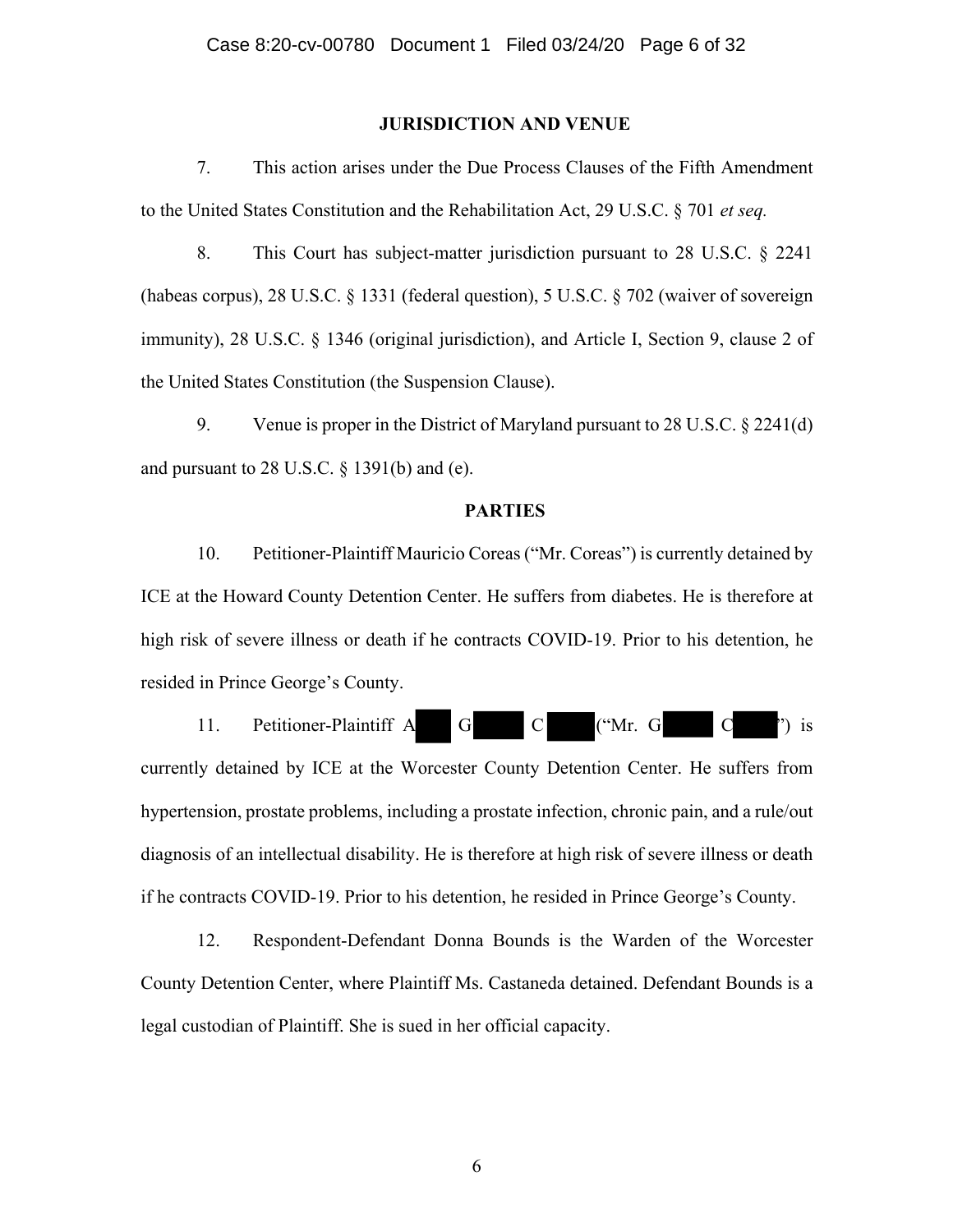#### Case 8:20-cv-00780 Document 1 Filed 03/24/20 Page 7 of 32

13. Respondent-Defendant Jack Kavanagh is the Director of the Howard County Department of Corrections. As Director, he is responsible for overseeing the administration and management of the Howard County Detention Center, where Plaintiffs Coreas and Navarro are detained. Defendant Kavanagh is a legal custodian of Plaintiffs. He is sued in his official capacity.

14. Respondent-Defendant Janean A. Ohin is the ICE Baltimore Field Office Director. The Baltimore Field Office is responsible for carrying out ICE's immigration detention operations at all three Maryland detention centers that house immigration detainees. Defendant Ohin is a legal custodian of plaintiffs. She is sued in her official capacity.

15. Respondent-Defendant Matthew T. Albence is the Deputy Director and Senior Official Performing the Duties of the Director of ICE. Defendant Albence is responsible for ICE's policies, practices, and procedures, including those relating to the detention of immigrants. Defendant Albence is a legal custodian of Plaintiffs. He is sued in his official capacity.

16. Respondent-Defendant ICE is a federal law enforcement agency within the Department of Homeland Security. ICE is responsible for the criminal and civil enforcement of immigration laws, including the detention and removal of immigrants. Enforcement and Removal Operations ("ERO"), a division of ICE, manages and oversees the immigration detention system. Defendant ICE is a legal custodian of Plaintiffs.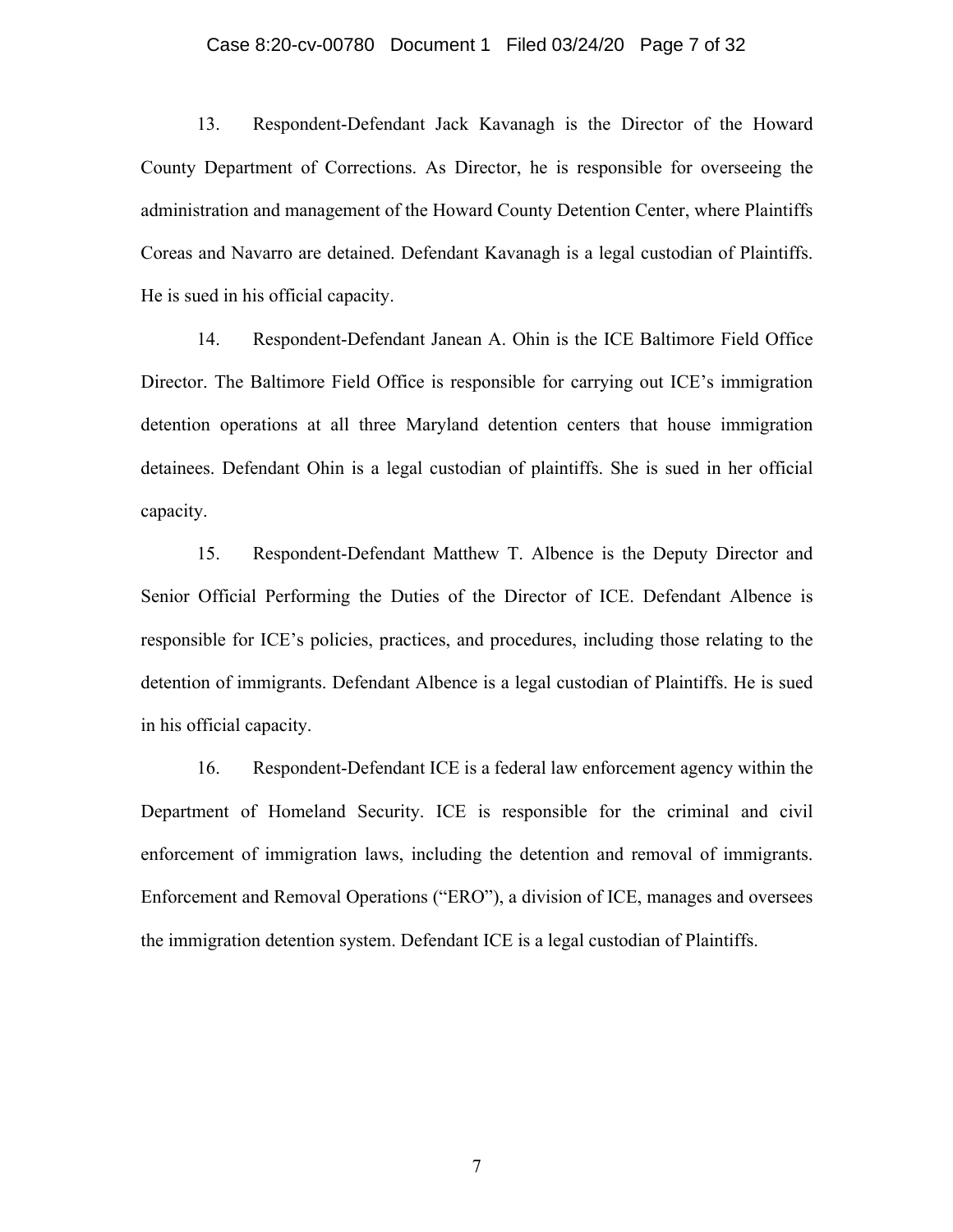#### **FACTS**

# **A. COVID-19 Poses Grave Risk of Harm, Including Serious Illness or Death, to Older Individuals and Those with Certain Underlying Medical Conditions.**

17. COVID-19 is a coronavirus that has reached pandemic status. As of March 24, 2020, nearly 350,000 individuals worldwide have confirmed diagnoses, including more than  $31,000$ , in the United States.<sup>5</sup> More than  $14,600$  individuals worldwide have died as a result of COVID-19, including at least 400 in the United States.<sup>6</sup> Those numbers are growing exponentially, with more than 40,700 new cases worldwide in the past day alone.<sup>7</sup>

18. Nationally, CDC projections indicate that over 200 million individuals in the United States could be infected with COVID-19 over the course of the epidemic without effective public health intervention, with as many as 1.5 million deaths in the worst projections.8

19. COVID-19 is a highly contagious disease that is easily transmitted through respiratory droplets, especially when one is within six feet of an infected individual.

20. COVID-19 can result in respiratory failure, kidney failure, and death. Infected individuals who do not die from the disease can face serious damage to the lungs, heart, liver, or other organs, resulting in prolonged recovery periods, including extensive rehabilitation from neurological damage and loss of respiratory capacity.

<sup>&</sup>lt;sup>5</sup> Coronavirus disease 2019 (COVID-19) Situation Report – 63,1, World Health Organization (Mar.ch 230, 2020), *available at* https://www.who.int/docs/default-source/coronaviruse/situation-reports/20200323 sitrep-63-covid-19.pdf?sfvrsn=d97cb6dd\_2. https://www.who.int/docs/defaultsource/coronaviruse/situation-reports/20200321-sitrep-61-covid-19.pdf?sfvrsn=f201f85c\_2.

 $6$   $Id.$ 

 $^7$  *Id.* 

<sup>8</sup> James Glanz, et al., *Coronavirus Could Overwhelm U.S. without Urgent Action, Estimates Say,* New York Times (Mar. 20, 2020), *available at* https://www.nytimes.com/interactive/2020/03/20/us/coronavirusmodel-us-outbreak.html.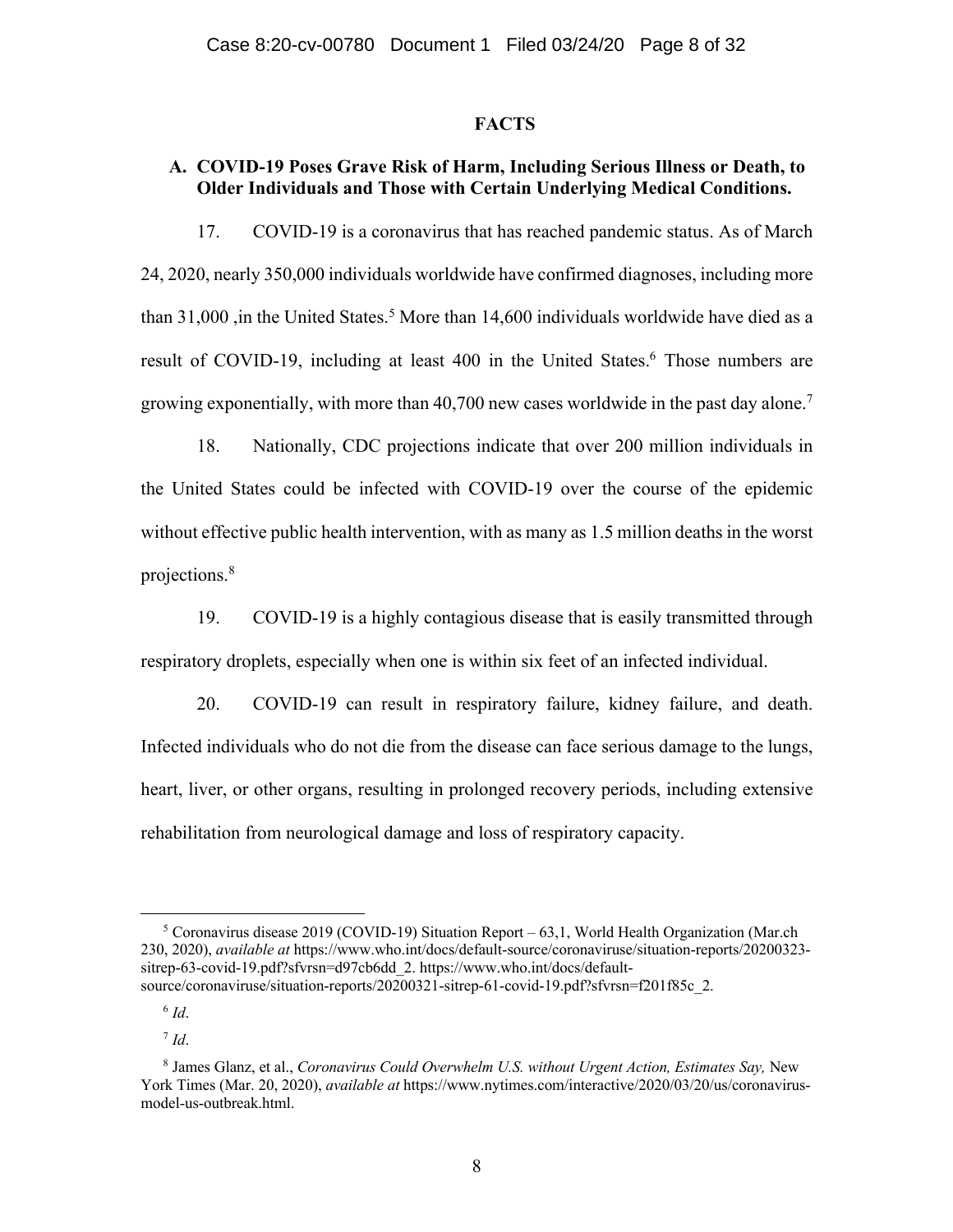#### Case 8:20-cv-00780 Document 1 Filed 03/24/20 Page 9 of 32

21. Older individuals and those with certain medical conditions face greater chances of serious illness or death from COVID-19. Certain underlying medical conditions increase the risk of serious COVID-19 disease for individuals of any age, including lung disease, chronic liver or kidney disease, diabetes, epilepsy, hypertension, compromised immune systems, blood disorders, inherited metabolic disorders, stroke, and pregnancy.

22. COVID-19 can also severely damage lung tissue, affect cardiac functions, and cause widespread damage to other organs. These complications can manifest at an alarming pace. Patients can show the first symptoms of infection in as little as two days after exposure, and their condition can seriously deteriorate in as little as five days or sooner.

23. Even some younger and healthier individuals who contract COVID-19 may require supportive care. And those who develop serious complications will need advanced support, including highly specialized equipment that is in limited supply and an entire team of care providers, including 1:1 or 1:2 nurse to patient ratios, respiratory therapists, and intensive care physicians. This level of support is especially difficult to provide to detained individuals.

24. The need for care, including intensive care, and the likelihood of death, is much higher from COVID-19 infection than from influenza. According to recent estimates, the fatality of people infected with the coronavirus is about ten times higher than a severe seasonal influenza, even in advanced countries with highly effective health care systems.

25. Patients in high-risk categories who do not die from COVID-19 should expect a prolonged recovery, including the need for extensive rehabilitation.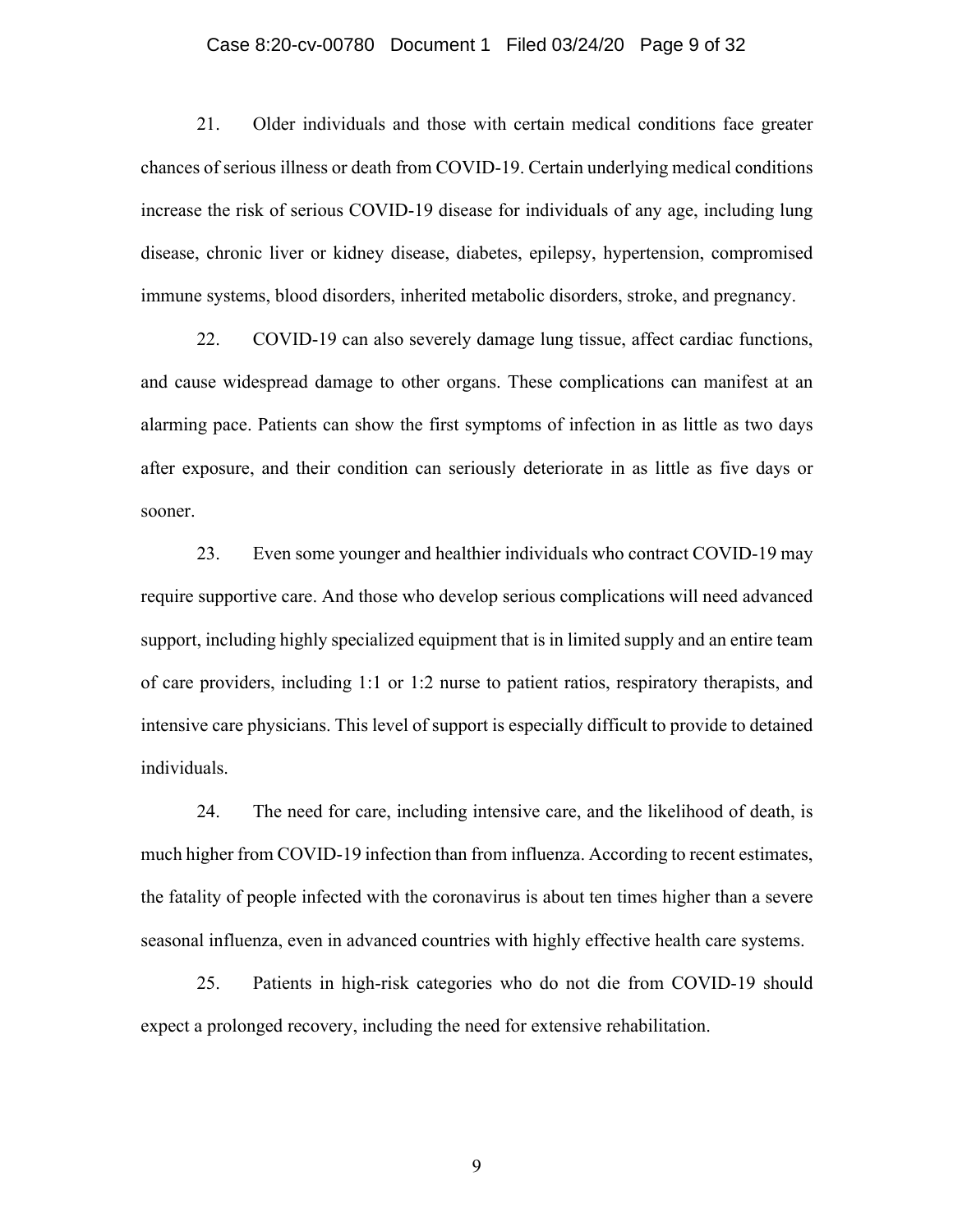#### Case 8:20-cv-00780 Document 1 Filed 03/24/20 Page 10 of 32

26. There is no vaccine against COVID-19, nor is there any known medication to prevent or cure infection from the virus.

27. The only known effective measure to reduce the risk of severe illness or death to vulnerable individuals is to prevent them from being infected with the coronavirus. Social distancing, or remaining physically separated from known or potentially infected individuals, and vigilant hygiene, including washing hands with soap and water, are the only known effective measures to prevent infection.

# **B. Detained Immigrants in Maryland Face an Elevated Risk of Contracting COVID-19.**

28. The Worcester County and Howard County Detention Centers are located in Maryland, which is experiencing a coronavirus outbreak and has put in place a number of significant restrictions on public gatherings, including by closing down schools, bars, restaurants, and other public places. There is currently a quarantine in place at the Worcester County detention facility due to COVID-19.

29. As of March 24, 2020, there were nearly 300 COVID-19 cases in Maryland.<sup>9</sup> The number of infected people is rising exponentially. At least three people in Maryland have so far died from the disease.<sup>10</sup> There is an immediate and impending threat that the coronavirus will spread uncontrollably in the Worcester County Detention Center. It is virtually inevitable that it will reach and spread among the detainees in the Howard County Detention Center as well.

<sup>9</sup> Coronavirus Disease 2019 (COVID-19) Outbreak, Maryland Department of Health (accessed Mar. 23, 2020), *available at* https://coronavirus.maryland.gov/.

 $10$  *Id.*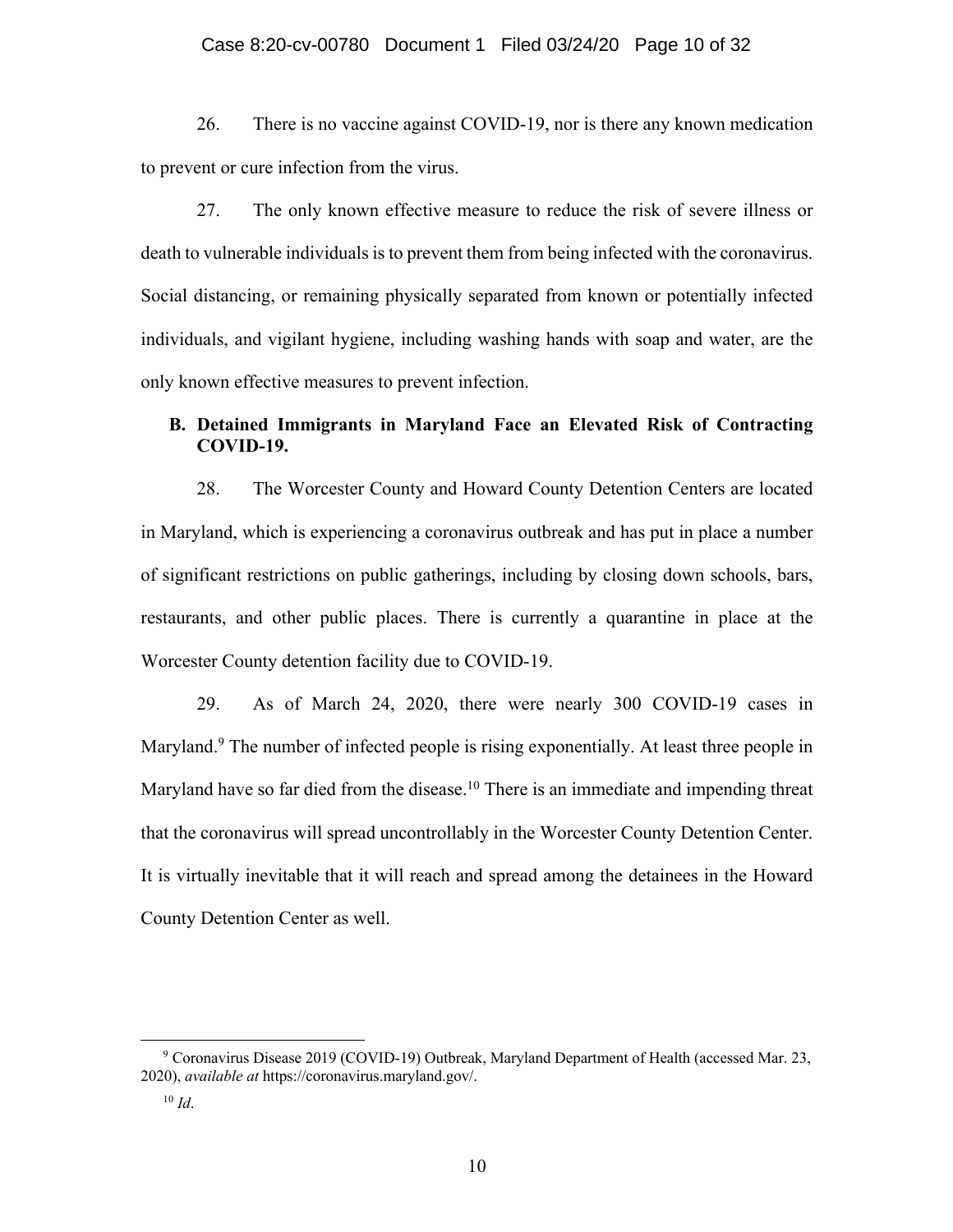#### Case 8:20-cv-00780 Document 1 Filed 03/24/20 Page 11 of 32

30. COVID-19 spread quickly in Italy's jails, and has been already confirmed in other jails and immigrant detention centers in the United States.<sup>11</sup> Just this week, 17 employees and 21 detainees at the Rikers Correctional facility have so far tested positive for COVID-19.12

31. Given the shortage of COVID-19 tests in the United States, detention facilities cannot currently conduct aggressive, widespread testing to identify all COVID-19 cases.

32. In the absence of widespread testing, there is no way to be certain that COVID-19 is not already widespread in the Maryland detention centers. And given the rapid spread of COVID-19 throughout Maryland, and conditions in the Maryland detention facilities, it is only a matter of time before the disease becomes widespread among the detainee population.

33. According to Dr. Ranit Mishori, M.D., Senior Medical Consultant for the Physicians for Human Rights and an expert in immigration detention and other correctional health issues, an outbreak in the Maryland detention centers is "highly likely and . . . the consequences of rampant COVID-19 infection in the facility would be disastrous, especially for high-risk individuals like the plaintiffs in this case."

34. Conditions in the Maryland detention centers make rapid spread of COVID-19 very likely. In both detention centers, detainees are housed together in groups. The dormitories in these detention centers house many individuals in close quarters, well under

<sup>11</sup> *See* Hannah Summers, *'Everyone Will Be Contaminated': Prisons Face Strict Coronavirus Controls*, The Guardian (Mar. 23, 2020), *available at* https://www.theguardian.com/globaldevelopment/2020/mar/23/everyone-will-be-contaminated-prisons-face-strict-coronavirus-controls.

<sup>&</sup>lt;sup>12</sup> 21 Inmates, 17 Employees Test Positive for COVID-19 on Rikers Island: Officials, NBC New York (Mar. 22, 2020), *available at* https://www.nbcnewyork.com/news/coronavirus/21-inmates-17-employeestest-positive-for-covid-19-on-rikers-island-officials/2338242/.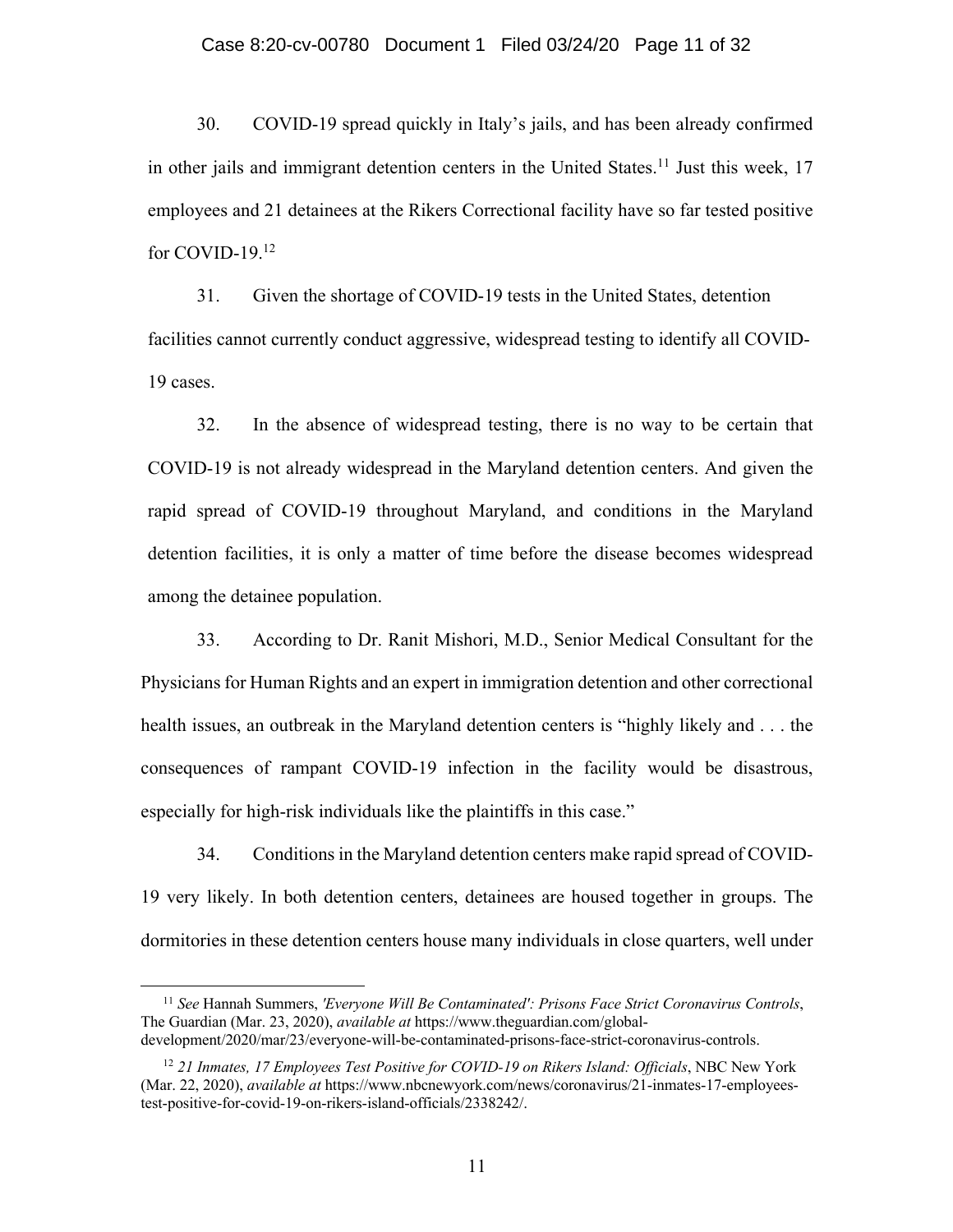#### Case 8:20-cv-00780 Document 1 Filed 03/24/20 Page 12 of 32

the distance of six feet apart that the CDC recommends. Detainees use common spaces together, sharing tables, telephones, and bathrooms. The hallways are tight, and people in the hallways are constantly in very close proximity to each other. Bathrooms are used by large numbers of people and are not sanitized or disinfected after each use. Staff arrive and leave on a shift basis, and even asymptomatic staff could carry the infection into the facility.

35. Because of these conditions, outbreaks of infectious diseases are extremely common in confined detention centers. Individuals who are imprisoned or detained cannot protect themselves by social distancing as they could in the community. Congregate settings such as jails and prisons allow for rapid spread of infectious diseases that are transmitted person to person, especially those that—like COVID-19—are transmitted by droplets through coughing and sneezing.

36. Additionally, the Maryland facilities do not adequately provide the mitigation measures that public health experts and the CDC recommend. Frequent handwashing and use of alcohol-based sanitizers are generally unavailable at the Maryland facilities, and it is impossible for individuals to remain six feet apart at all times.

37. Individuals detained in immigration detention centers, including in Maryland, are also more susceptible to experiencing complications from infectious diseases than the population at large. This is especially true for individuals with underlying conditions such as pregnancy, diabetes, lung disease, kidney disease, or other illness.

38. The two detention centers are also ill-equipped to manage an infectious disease outbreak. Neither facility has 24-hour medical care and they each have very limited on-site medical facilities. Putting infected individuals in solitary confinement is an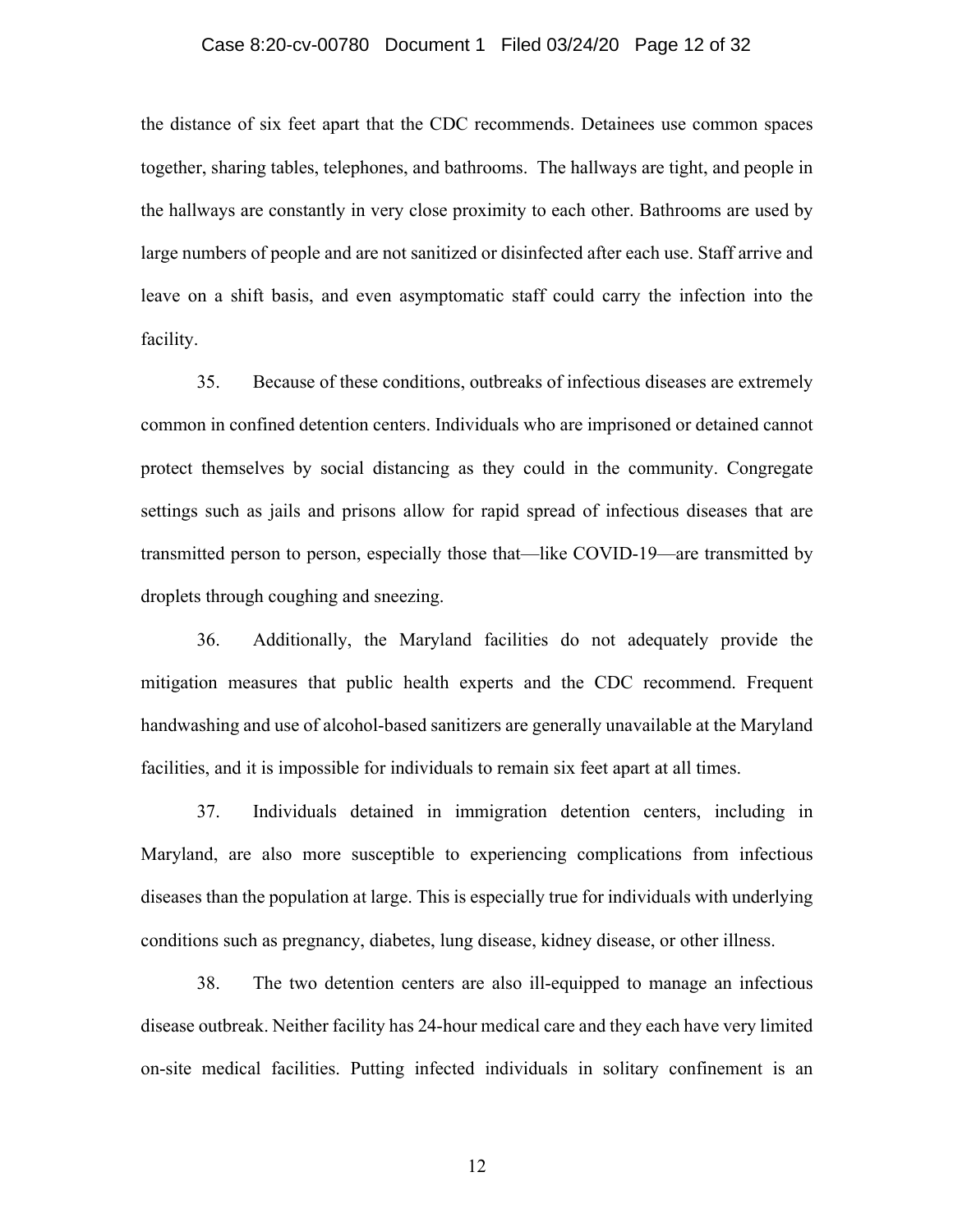#### Case 8:20-cv-00780 Document 1 Filed 03/24/20 Page 13 of 32

ineffective way to prevent transmission of the disease because air continues to flow outwards from those rooms to the rest of the facility. This makes containing the illness and caring for those who have become infected virtually impossible.

39. Infectious disease outbreaks such as COVID-19 can also exacerbate existing mental health conditions and can contribute to the development of new mental health conditions.

40. A coronavirus brought into a detention facility can quickly spread among the dense detainee cohort, including individuals, like Plaintiffs, who are at high risk of severe illness or death from COVID-19.

41. The coronavirus has already started to spread inside U.S. prisons and jails, and experts predict a mass contagion is only a matter of time.

42. In at least two ICE detention facilities outside Maryland, facility staff have contracted COVID-19.13 ICE has not specified what measures were being taken to protect detainees at those facilities and whether ICE is taking any precautionary steps to test other officials and detainees. And as previously noted, ICE has placed the Worcester County Detention Center on indefinite quarantine due to COVID-19 exposure.

43. Despite these widespread warnings, the Maryland detention facilities—like ICE facilities in general—remain woefully unprepared and incapable of taking necessary precautions to protect people in their custody against a life-threatening illness.

<sup>13</sup> Hamed Aleaziz, *A Medical Worker At An ICE Detention Facility For Immigrants Has Tested Positive For The Coronavirus*, BuzzFeed News (Mar. 19, 2020), *available at*  https://www.buzzfeednews.com/article/hamedaleaziz/ice-medical-worker-coronavirus*.*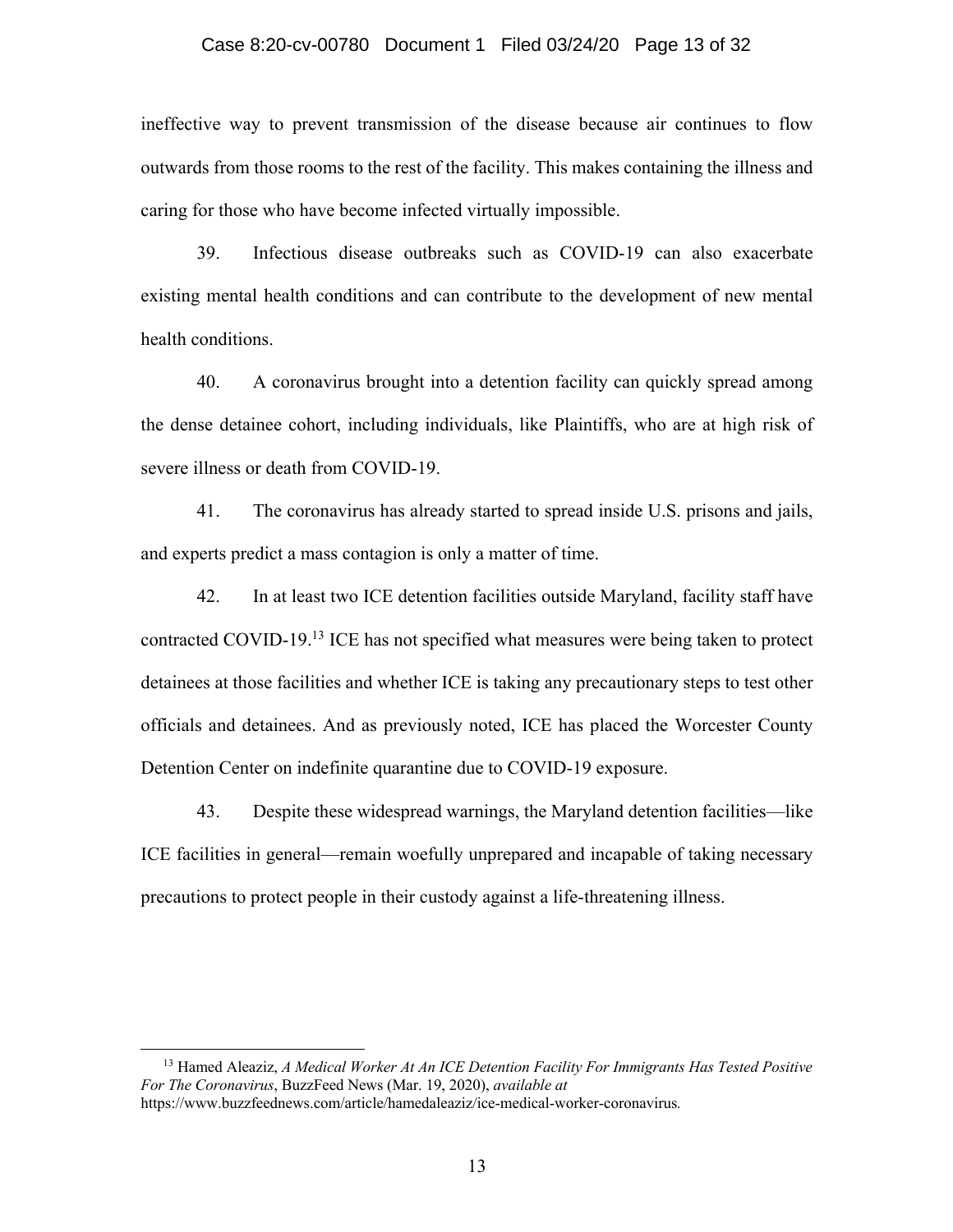## **C. ICE's Response to COVID-19 Is Insufficient To Prevent the Spread of This Life-Threatening Disease.**

44. COVID-19 has already reached the Worcester County Detention Center, and is almost certain to reach the Howard County Detention Center. Detainees like Plaintiffs face inherent challenges to protect themselves from COVID-19 infection because they live, sleep, and use the bathroom in close proximity with others, and because "[b]ehind bars, some of the most basic disease prevention measures are against the rules or simply impossible."<sup>14</sup>

45. Similarly, it will be impossible for people, including Plaintiffs, to take steps to protect themselves from infection, such as washing their hands with soap or distancing themselves from other individuals.

46. Given the general lack of available testing, it is equally impossible for detention facilities to consistently and adequately screen detainees and staff for new, asymptomatic infection. The Maryland detention centers also do not have the capacity to truly isolate spread of the disease through airborne respiratory droplets.

47. ICE's official guidance on COVID-19 does not state under what conditions detainees would be tested.<sup>15</sup> Instead, the only measure ICE has committed to taking is to segregate those who meet CDC criteria for epidemiologic risk of exposure to the coronavirus. Even assuming adequate space, isolation of people who are ill is generally an

<sup>14</sup> Keri Blakinger and Beth Schwartzapfel, *When Purell is Contraband, How Do You Contain Coronavirus?*, the Marshall Project (Mar. 6, 2020), *available at*

https://www.themarshallproject.org/2020/03/06/when-purell-is-contraband-how-do-you-containcoronavirus (describing, for example, limited access to hand sanitizer and other precautionary measures).

<sup>&</sup>lt;sup>15</sup> *ICE Guidance on COVID-19*, U.S. Immigration and Customs Enforcement, https://www.ice.gov/covid19.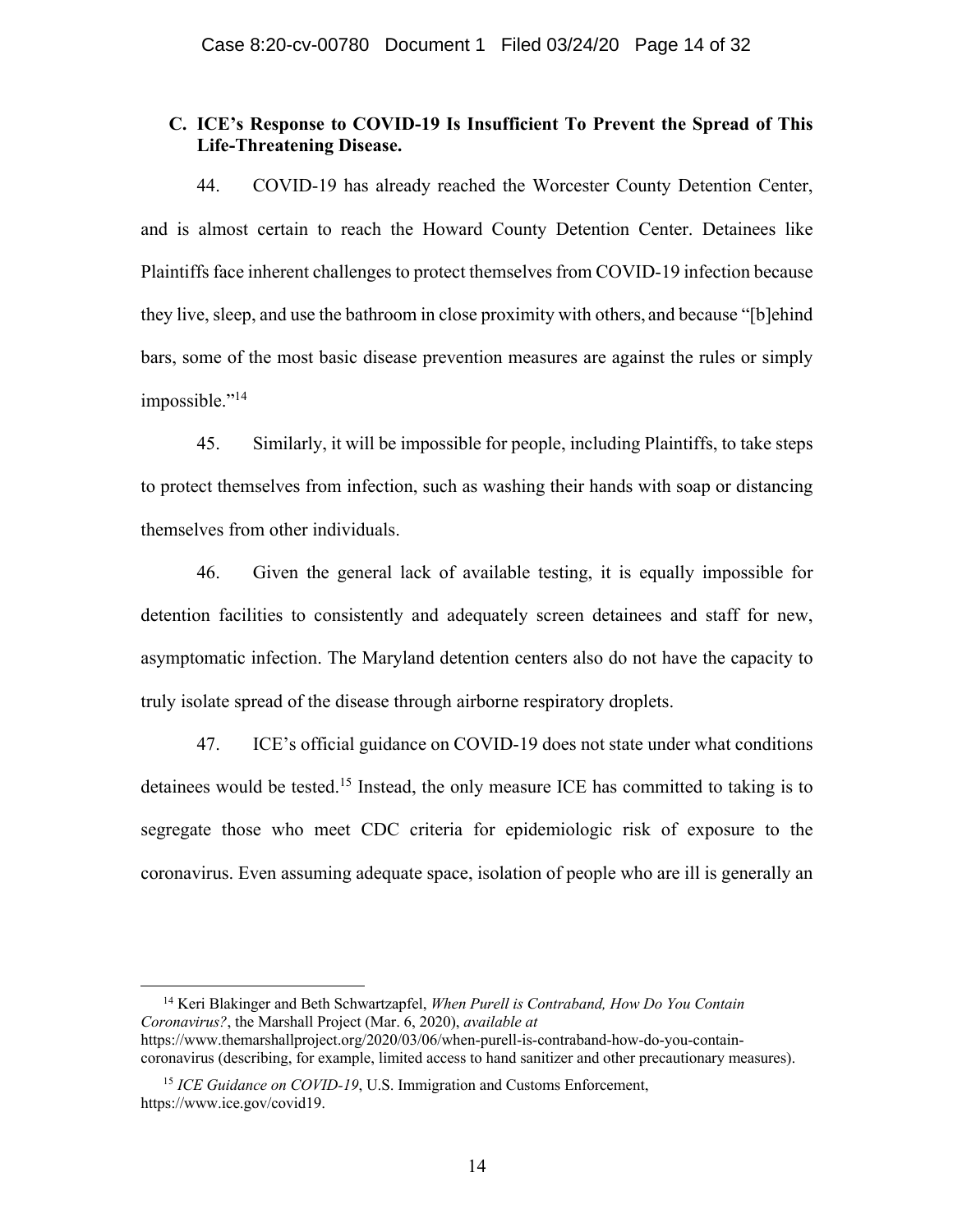#### Case 8:20-cv-00780 Document 1 Filed 03/24/20 Page 15 of 32

ineffective way to prevent transmission of COVID-19 because air continues to flow outward from rooms to the rest of the facility.

48. ICE's official guidance also does not offer an effective way to determine who even has the virus. Since some COVID-19 carriers can be asymptomatic or not show symptoms for weeks after exposure, "screening people based on observable symptoms is just a game of catch up." *In re. Extradition of Alejandro Toledo Manrique,* No. 19-mj-71055, 2020 WL 1307109 (N.D. Cal. March 19, 2020) (ordering release on bond in part because government's management plan did not "say anything about testing").

49. Although ICE has temporarily suspended social visitation in all detention facilities, staff, contractors, and vendors continue to arrive and leave the detention centers. In addition, people are frequently transported to, from, and between facilities.

50. Anything short of aggressive screening and testing of all detainees, staff, officials and other care and service providers who enter the facility is insufficient to prevent infection. Neither ICE nor the Maryland facilities have the resources necessary to engage in such measures, especially considering the shortage in available tests.

51. Immigration detention facilities have faced outbreaks of other infectious diseases in recent years due to overcrowding, poor hygiene measures, medical negligence, and poor access to resources and medical care. As recently as last year, ICE mishandled and failed to take adequate measures to protect detainees in Virginia against outbreaks of chicken pox and mumps.16 And ICE has a long history of mishandling infectious and communicable diseases, struggling to contain them, and failing to follow nationally

<sup>16</sup> Emma Ockerman, *Migrant Detention Centers Are Getting Slammed with Mumps and Chickenpox*, Vice News (Jun. 14, 2019), *available at* https://www.vice.com/en\_us/article/mb8k5q/migrant-detentioncenters-are-getting-slammed-with-mumps-and-chicken-pox.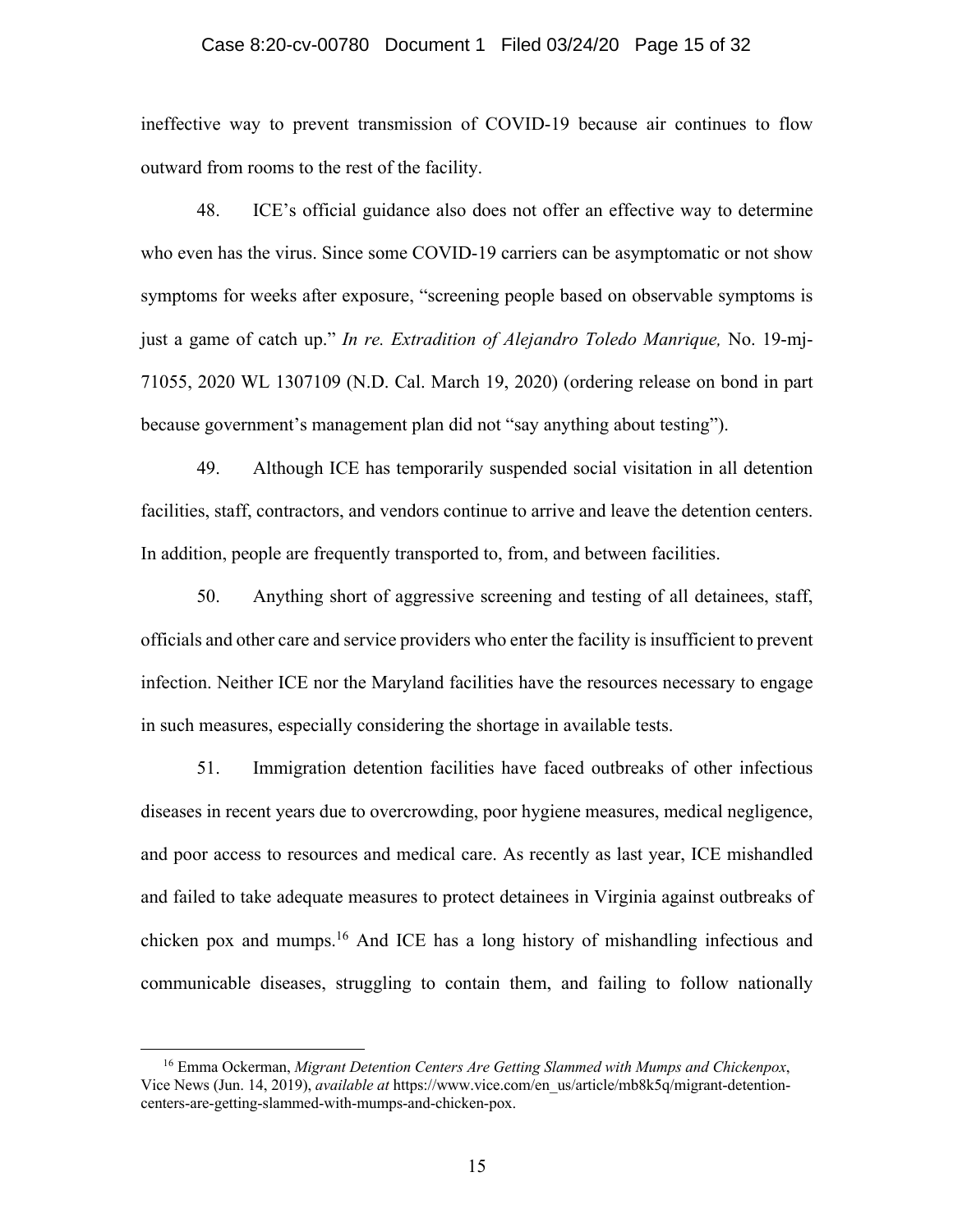#### Case 8:20-cv-00780 Document 1 Filed 03/24/20 Page 16 of 32

accepted standards. The Office of the Inspector General ("OIG") of the Department of Homeland Security ("DHS") even concluded in a 2019 report that ICE "does not adequately hold detention facility contractors accountable for not meeting performance standards," "issued waivers to facilities with deficient conditions, seeking to exempt them from complying with certain standards," and "does not adequately share information about ICE detention contracts with key officials."17

52. Moreover, ICE has routinely failed to remedy inhumane conditions because, according to the OIG, "ICE does not adequately follow up on identified deficiencies or consistently hold facilities accountable for correcting them, which further diminishes the usefulness of inspections."18

53. ICE has even publicly acknowledged the need to limit the spread of the virus and the number of people in its detention centers, announcing that it will delay enforcement actions to arrest fewer immigrants and will use alternatives to detention as a response to the COVID-19 outbreak for people who are not already detained.<sup>19</sup> But the agency still has no plan to release vulnerable individuals who are currently in custody.<sup>20</sup>

<sup>17</sup> *See* Office of Inspector General, *ICE Does Not Fully Use Contracting Tools to Hold Detention Facility Contractors Accountable for Failing to Meet Performance Standards*, 1 (Jan. 29, 2019), *available at* https://www.oig.dhs.gov/sites/default/files/assets/2019-02/OIG-19-18-Jan19.pdf.

<sup>18</sup> *See ICE's Inspections and Monitoring of Detention Facilities Do Not Lead to Sustained Compliance or Systemic Improvements*, Office of the Inspector General, 1 (Jun.e 26, 2018), *available at*  https://www.oig.dhs.gov/sites/default/files/assets/20//18-06/OIG-18-67-Jun18.pdf*.*

<sup>19</sup> *See* Maria Sacchetti and Arelis R. Hernández, *ICE to Sstop Mmost Iimmigration Eenforcement Iinside the U.S., Wwill Ffocus on Ccriminals Dduring Ccoronavirus Ooutbreak*, The Washington Post (Mar. 18, 2020), *available at* https://www.washingtonpost.com/national/ice-halting-most-immigrationenforcement/2020/03/18/d0516228-696c-11ea-abef-020f086a3fab\_story.html

<sup>20</sup> Noah Lanard, *ICE Is Ignoring Recommendations to Release Immigrant Detainees to Slow the Spread of Coronavirus*, Mother Jones (Mar. 20, 2020), *available at*  https://www.motherjones.com/politics/2020/03/ice-is-ignoring-recommendations-to-release-immigrant-

detainees-to-slow-the-spread-of-coronavirus/.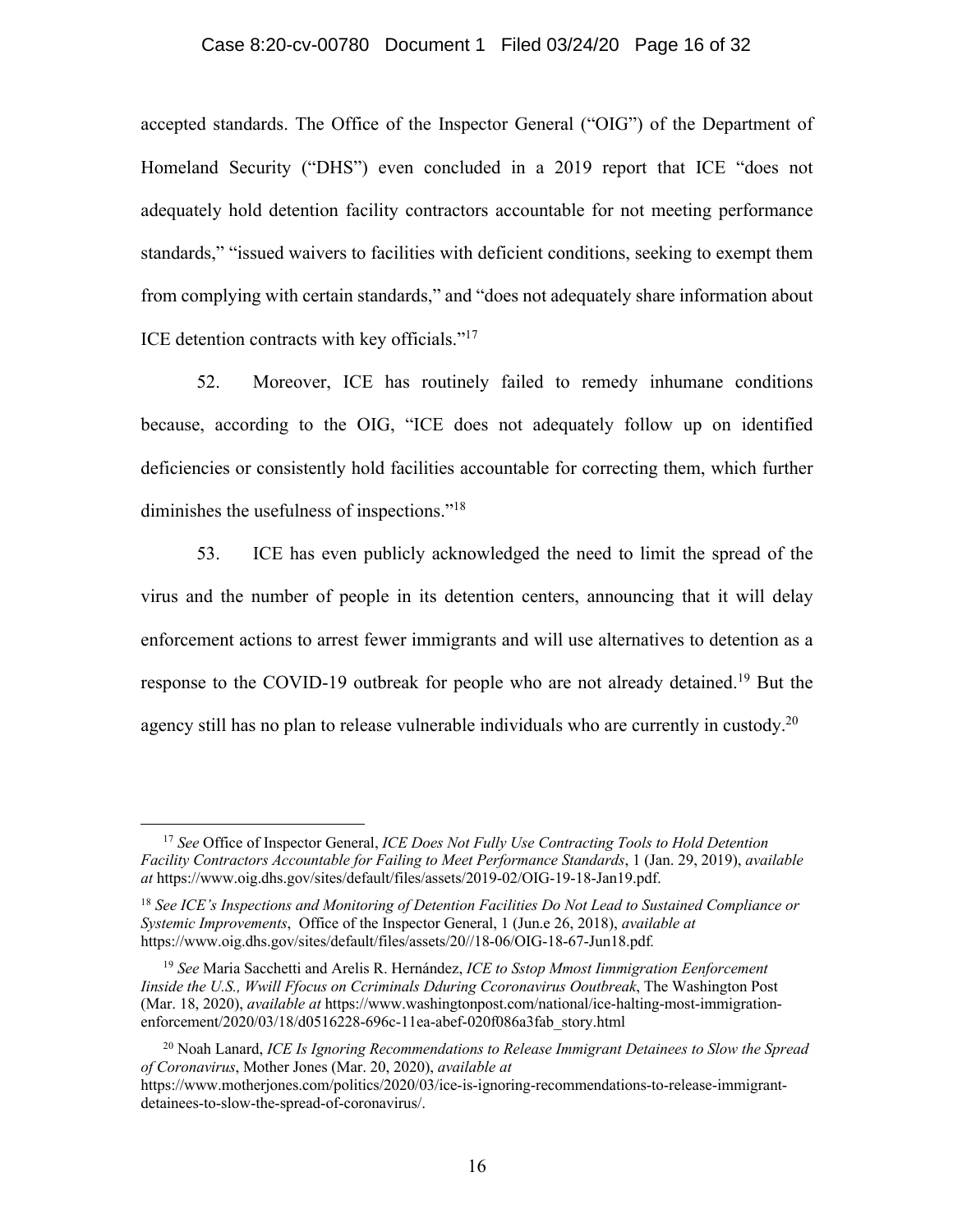#### Case 8:20-cv-00780 Document 1 Filed 03/24/20 Page 17 of 32

54. Given the rapid spread of COVID-19, the likelihood of spread before a person infected with the virus is symptomatic, highly limited availability of testing, ICE's repeated failure to meet adequate standards for controlling infectious disease outbreaks in its facilities, and current conditions at the Maryland detention centers, Defendants cannot prevent the spread of COVID-19 in those facilities.

#### **D. Individuals Most Vulnerable to COVID-19 Should Immediately Be Released.**

55. The only viable public health strategy currently available in the United States is risk mitigation. For this reason, public health experts with experience in immigration detention and correctional settings have recommended the release of vulnerable detainees from custody.

56. As early as February 25, 2020, Dr. Scott Allen and Dr. Josiah Rich, medical experts to the Department of Homeland Security, shared concerns about the specific risk to immigrant detainees as a result of COVID-19 with the agency. These experts warned of the danger of rapid spread of the coronavirus in immigration detention facilities. In a whistleblower letter to Congress, Dr. Allen and Dr. Rich recommended that "[m]inimally, DHS should consider releasing all detainees in high risk medical groups such as older people and those with chronic diseases." They concluded that "acting immediately will save lives not of only those detained, but also detention staff and their families, and the community-at-large."

57. Dr. Ranit Mishori, Senior Medical Consultant for Physicians for Human Rights and an expert in immigration detention and other correctional health issues, has concluded that "[r]eleasing people from incarceration is the best and safest way to prevent the spread of disease and reduce the threat to the most vulnerable incarcerated people," and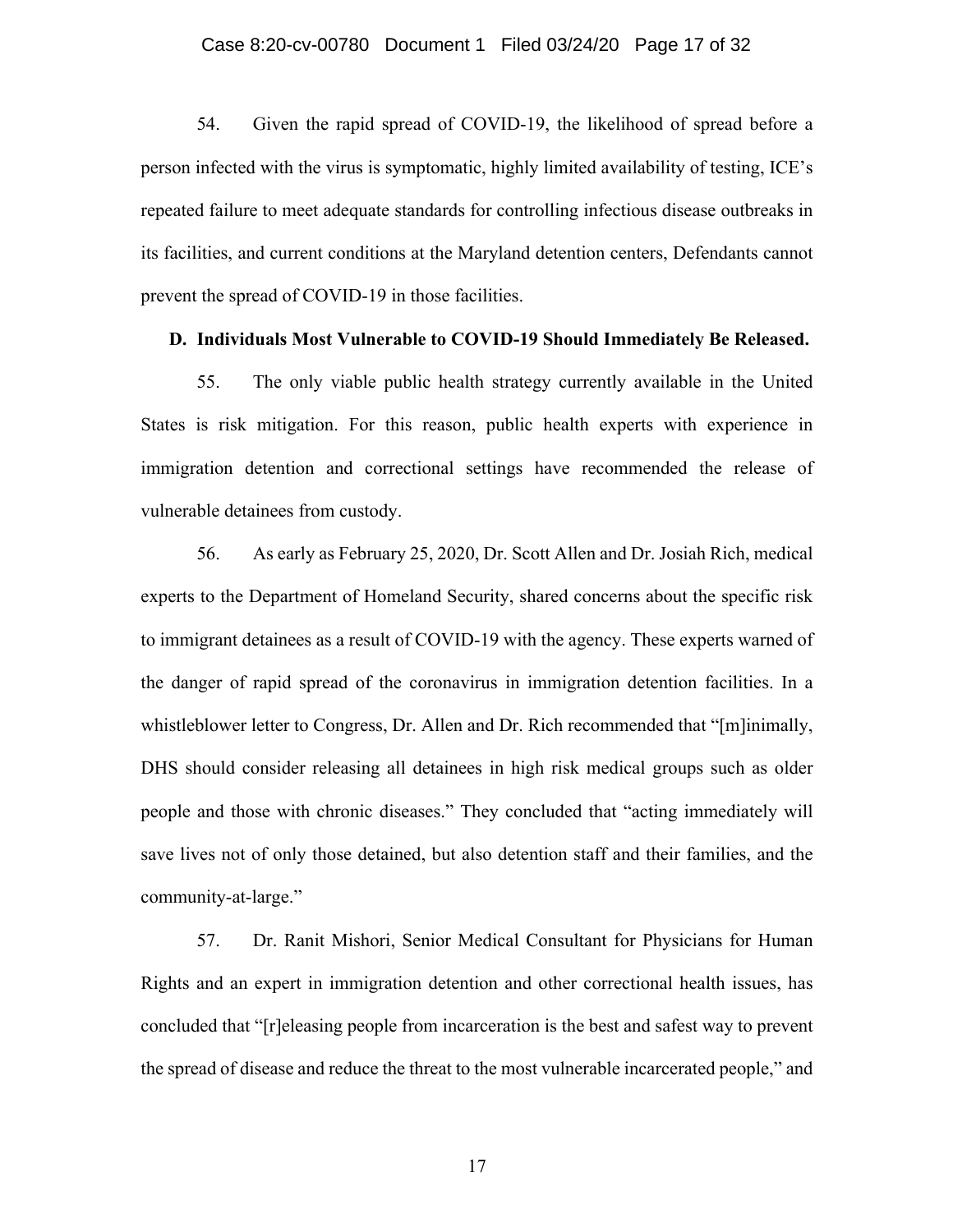#### Case 8:20-cv-00780 Document 1 Filed 03/24/20 Page 18 of 32

that "[i]mmediate release is crucial for individuals with chronic illnesses or other preexisting conditions."

58. ICE has the authority to release individuals from custody on medical grounds and has routinely exercised its authority to release particularly vulnerable detainees like Plaintiffs. The former Acting Director of ICE, John Sandweg, has stated that "ICE can, and must, reduce the risk [COVID-19] poses to so many people, and the most effective way to do so is to drastically reduce the number of people it is currently holding."<sup>21</sup>

59. Releasing the most vulnerable people, such as Plaintiffs, would also reduce the burden on regional hospitals and health centers. In case of an outbreak at a detention center, those institutions would bear the brunt of having to treat infected individuals from detention centers and have fewer medical resources available for the general population.

60. Indeed, governments in the United States and worldwide have recognized the threat posed by COVID-19 spread among detained and incarcerated populations and have released detained individuals for that reason. For example, Iran temporarily released more than 80,000 people to curb the spread of the virus.<sup>22</sup> In the United States, several jurisdictions including Los Angeles and Chicago have also released detained individuals for the same reasons.23

<sup>21</sup> John Sandweg, *I Used to Run ICE. We Need to Release the Nonviolent Detainees*, The Atlantic Monthly (Mar. 22, 2020), *available at* https://www.theatlantic.com/ideas/archive/2020/03/release-icedetainees/608536/; Camilo Montoya-Galvez, "*Powder kegs": Call grow for ICE to Release Immigrants to Avoid Coronavirus Outbreak*, CBS News (Mar. 19, 2020), *available at* https://www.cbsnews.com/news/coronavirus-ice-release-immigrants-detention-outbreak/.

<sup>22</sup> Parisa Hafezi, *Iran Temporarily Frees 85,000 From Jail Including Political Prisoners*, Reuters (Mar. 17, 2020), *available at* https://www.reuters.com/article/us-health-coronavirus-iran-prisoners/irantemporarily-frees-85000-from-jail-including-political-prisoners-amid-coronavirus-idUSKBN21410M.

<sup>23</sup> Michael Rezendes & Robin McDowell, *New York City Urged to Release Detainees From Rikers Island and Other Jails After 38 Test Positive for Coronavirus*, Time.com (Mar. 22, 2019), *available at*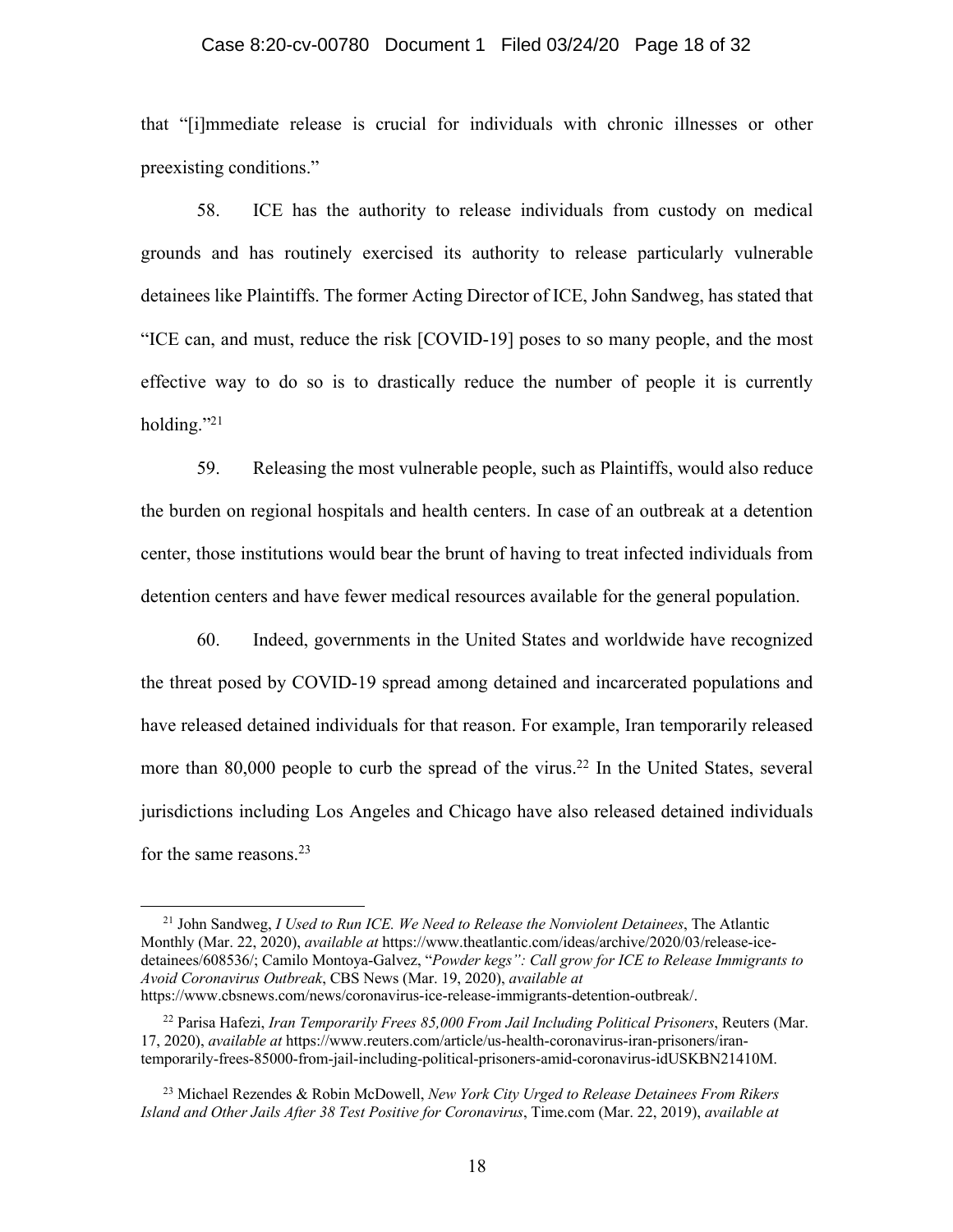# **E. Plaintiffs Are Particularly Vulnerable to Serious Illness or Death If Infected by COVID-19 and Should Be Released from Custody.**

61. Plaintiffs in this case are individuals who are particularly vulnerable to serious illness or death if infected by COVID-19 and who are currently detained at the two Maryland facilities as they await adjudication of their immigration cases.

62. **Mauricio Coreas.** Mr. Coreas is a 52-year-old citizen of El-Salvador who is currently detained at the Howard County Detention Center. Mr. Coreas suffers from Type 2 diabetes.

63. Mr. Coreas is critically vulnerable to the coronavirus and to serious illness or death from COVID-19 because of his diabetes.

64. Mr. Coreas's diabetes qualifies as a disability under the Rehabilitation Act.

65. **A G C .** Mr. G C is a 54-year-old citizen of Guatemala who i rently detained at the Worcester County Detention Center. He suffers from hypertensi d prostate problems, including a prior prostate infection. He takes three prescription medications to treat those conditions.

66. Mr. C has sustained numerous traumatic injuries throughout his life to his head and other parts of his body. He has had several operations as a result. These injuries have caused chronic pain and mental health conditions, including possible brain injury, memory loss, and limited cognitive functioning.

https://time.com/5807909/new-york-city-coronavirus-jails/; Maura Dolan, Alene Tchekmedyian & Paige St. John, *California Releases More Jail Inmates Amid Coronavirus Crisis*, Los Angeles Times (Mar. 20, 2020), *available at* https://www.latimes.com/california/story/2020-03-20/california-releases-more-jailinmates-amid-coronavirus-crisis; David Struett, *Cook County Jail Releases Several Detainees 'Highly Vulnerable' to Coronavirus*, Chicago Sun-Times, *available at* 

https://chicago.suntimes.com/coronavirus/2020/3/17/21183289/cook-county-jail-coronavirus-vulnerabledetainees-released-covid-19.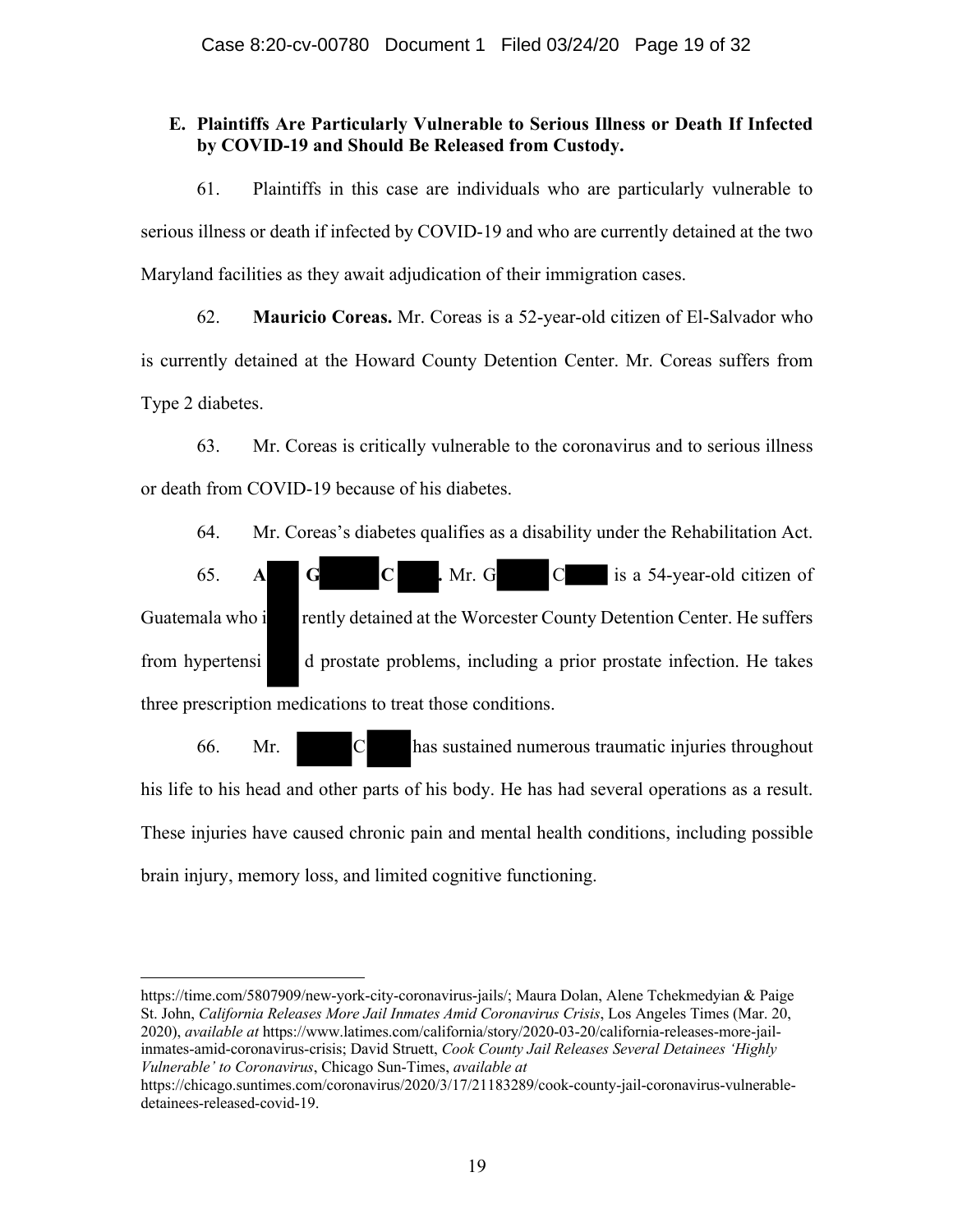67. Mr. G C is critically vulnerable to the coronavirus and to serious illness or death from COVID-19 because of his numerous physical and mental health conditions.

68. Mr. G C 's health conditions qualify as disabilities under the Rehabilitation Act.

#### **LEGAL FRAMEWORK**

#### **A. Plaintiffs Have a Constitutional Right to Reasonable Safety in Detention.**

69. The government has a duty to provide conditions of reasonable health and safety to individuals in their custody. As the Supreme Court has explained, "when the State takes a person into its custody and holds him there against his will, the Constitution imposes upon it a corresponding duty to assume some responsibility for his safety and general well-being." *DeShaney v. Winnebago County Dept. of Soc. Servs.,* 489 U.S. 189, 199-200 (1989). As a result, the government must provide those in its custody with "food, clothing, shelter, medical care, and reasonable safety." *Id.* at 200.

70. Because immigration detainees are civil detainees, their constitutional protections are derived from the Fifth Amendment, which provides greater protections than the Eighth Amendment. "Civil detainees 'are entitled to more considerate treatment and conditions of confinement than criminals whose conditions of confinement are designed to punish." *Heyer v. United States Bureau of Prisons,* 849 F.3d 202, 209 n.5 (4th Cir. 2017) (quoting *Youngberg v. Romeo,* 457 U.S. 307, 322 (1982)); *see also Brown v. Harris,* 240 F.3d 383, 388 (4th Cir. 2001) ("[T]he State does not acquire the power to punish with which the Eighth Amendment is concerned until after it has secured a formal adjudication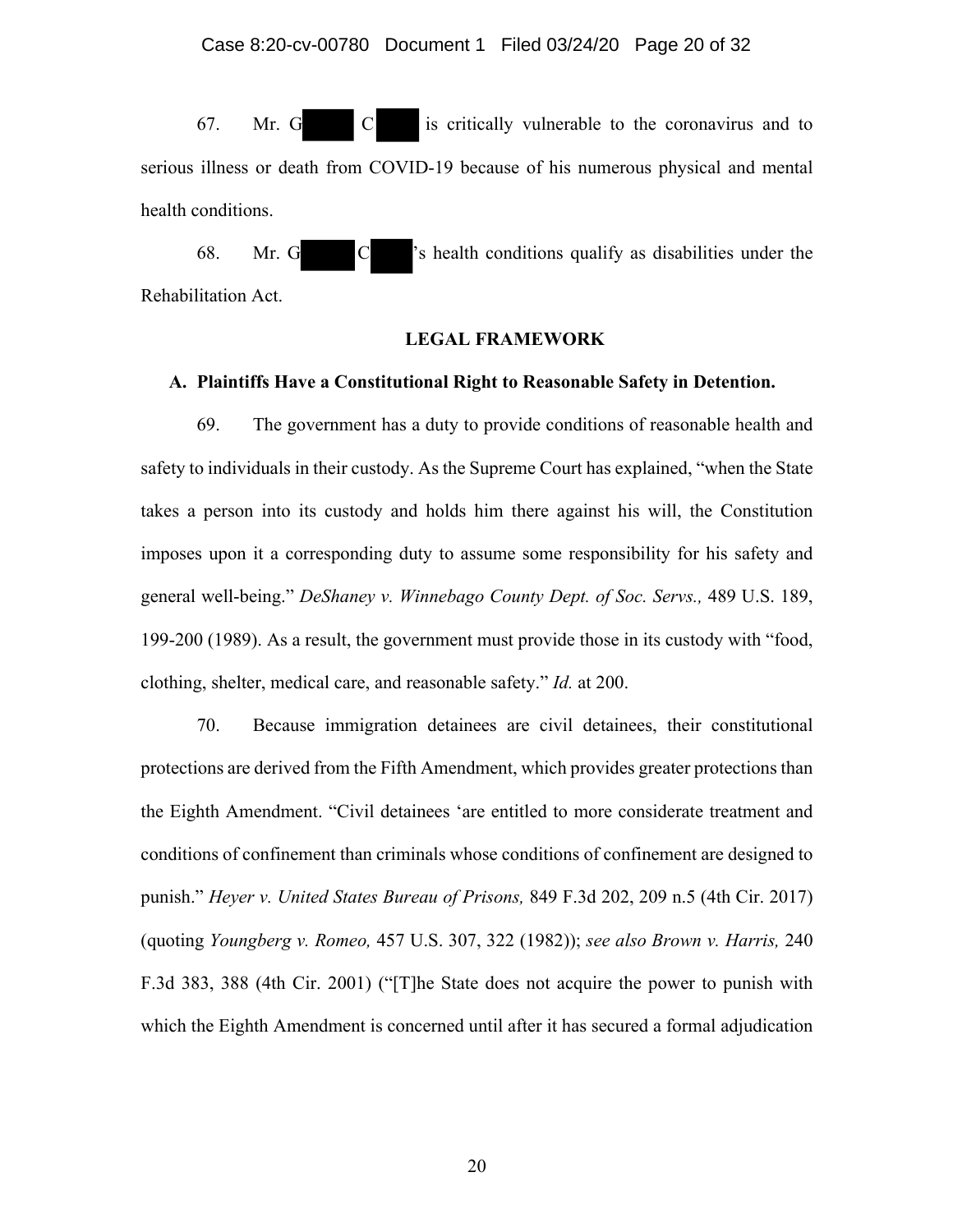#### Case 8:20-cv-00780 Document 1 Filed 03/24/20 Page 21 of 32

of guilt in accordance with due process of law" (*quoting Ingraham v. Wright,* 430 U.S. 651, 671 n. 40 (1977)).

71. Due process rights of civil detainees such as immigration detainees "are *at least as great* as the Eighth Amendment protections available to a convicted prisoner." *City of Revere v. Massachusetts Gen. Hosp.,* 463 U.S. 239, 244 (1983) (emphasis added); *see also Zadvydas v. Davis,* 533 U.S. 678, 690 (2001) (immigration detainees are civil detainees held pursuant to civil immigration laws).

72. Conditions that pose an unreasonable risk of future harm violate the Eighth Amendment's prohibition against cruel and unusual punishment, even if that harm has not yet come to pass. *See Helling v. McKinney,* 509 U.S. at 33 ("It would be odd to deny an injunction to inmates who plainly proved an unsafe, life-threatening condition in their prison on the ground that nothing yet had happened to them.")

73. The Supreme Court has explicitly recognized that the risk of contracting a communicable disease may constitute such an "unsafe, life-threatening condition" that threatens "reasonable safety" even under the higher standard imposed by the Eighth Amendment. *Id.* 

74. The Eighth Amendment, which applies to persons convicted of criminal offenses, allows punishment as long as it is not cruel and unusual, but the Fifth Amendment's due process protections do not allow punishment at all. *Bell v. Wolfish*, 441 U.S. 520, 535 n.16 (1979) ("Due process requires that a pretrial detainee not be punished."); *Nelson v. Collins*, 659 F.2d 420, 425 (4th Cir. 1981).

75. In order to establish that a particular condition of detention constitutes impermissible punishment, a detainee must show either an expressed intent to punish, or a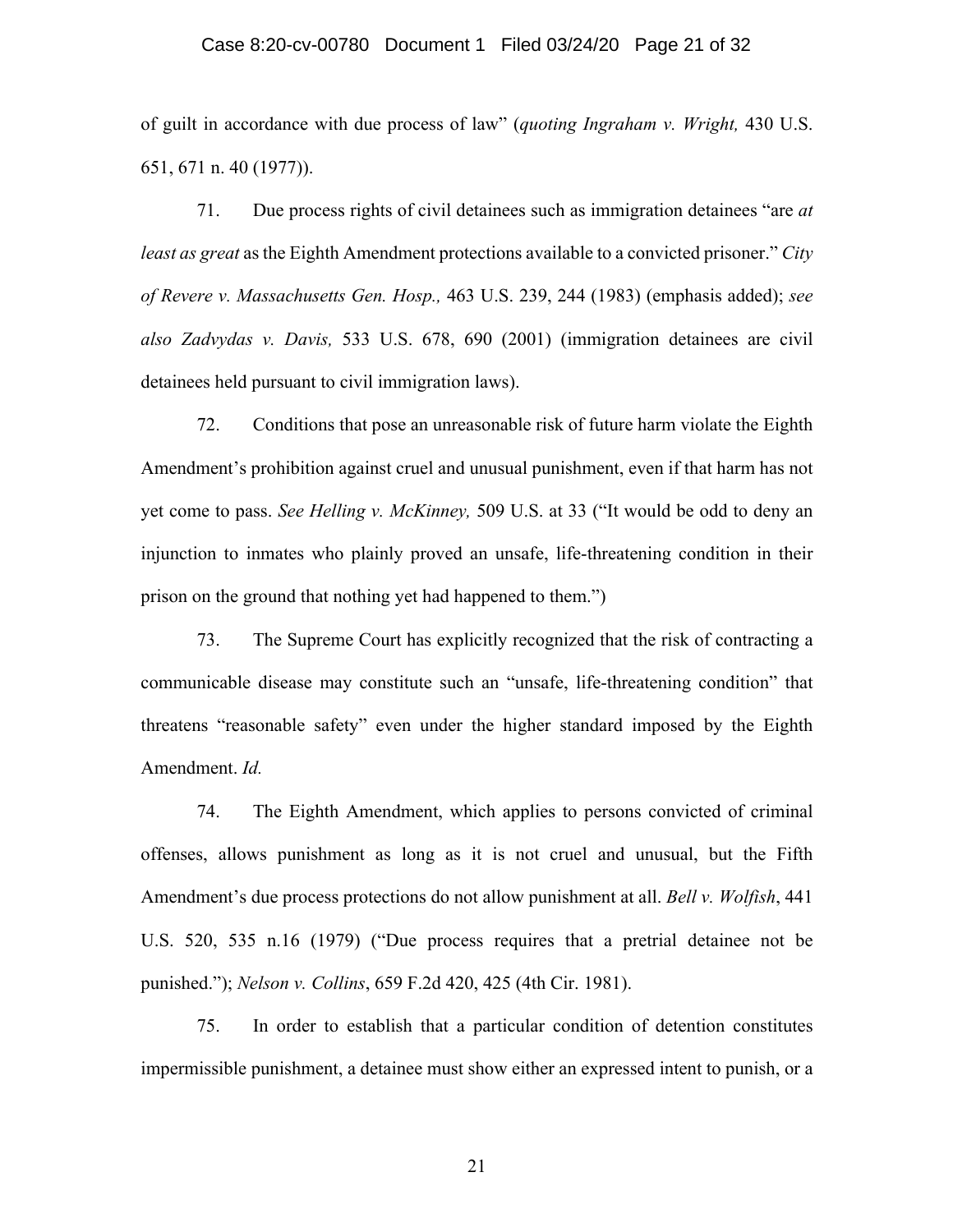#### Case 8:20-cv-00780 Document 1 Filed 03/24/20 Page 22 of 32

lack of a reasonable relationship to a legitimate governmental purpose, from which an intent to punish may be inferred. *See Wolfish*, 441 U.S. at 538; *Martin v. Gentile*, 849 F.2d 863, 870 (4th Cir. 1988). Absent an explicit intention to punish a pretrial detainee, a court "must evaluate the evidence and ascertain the relationship between the actions taken against the detainee and the custodian's supporting rationale." *Williamson v. Stirling*, 912 F.3d 154, 178 (4th Cir. 2018). "That inquiry turns on whether the actions taken may validly be attributed to an alternative, nonpunitive rationale, and whether they appear 'excessive in relation to the alternative purpose assigned.'" *Id*. (citations omitted).

76. The Fourth Circuit has also held that a pretrial detainee necessarily "makes out a due process violation if he shows 'deliberate indifference to serious medical needs'. . . because no legitimate nonpunitive goal is served by a denial or unreasonable delay in providing medical treatment where the need for such treatment is apparent." *Martin v. Gentile*, 849 F.2d 863, 871 (4th Cir. 1988) (citation omitted)).

77. In order to show that defendants acted with deliberate indifference, a plaintiff must show that (1) the plaintiff was exposed to a substantial risk of serious harm, and (2) the defendants knew of or disregarded that substantial risk to the plaintiff's health or safety. *Farmer v. Brennan*, 511 U.S. 825, 834, 837–38 (1994); *Thompson v. Virginia*, 878 F.3d 89, 97-98 (4th Cir. 2017).

78. A plaintiff "must establish a serious deprivation of his rights in the form of a serious or significant physical or emotional injury" or *substantial risk* to either injury. *Danser v. Stansberry*, 772 F.3d 340, 346-47 (4th Cir. 2014). Such a claim "may be based on a defendant's conduct in exposing an inmate to an unreasonable risk of future harm." *Smith v. Carpenter*, 316 F.3d 178, 188 (2d Cir. 2003). Where a risk is obvious, such as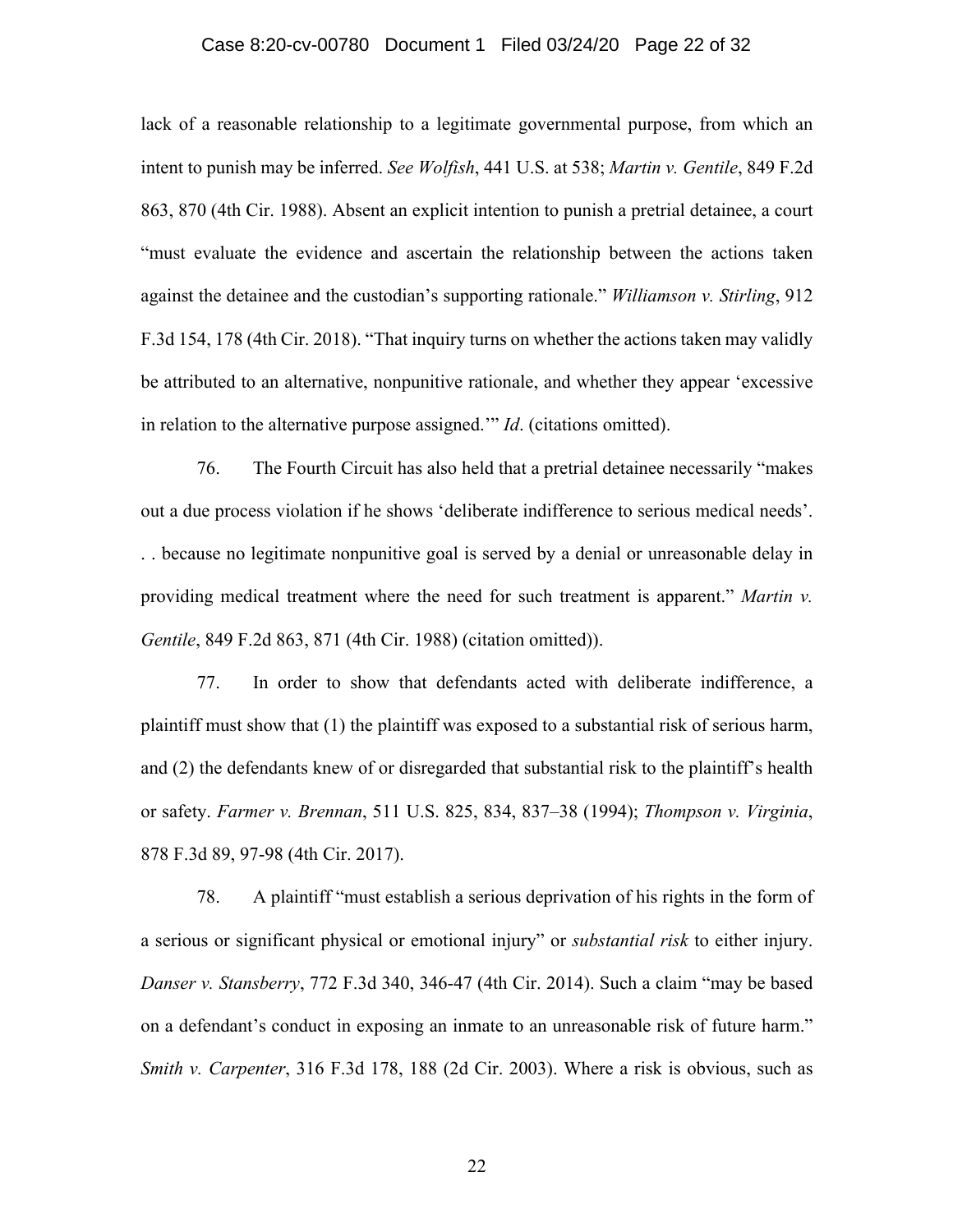during a contagious disease outbreak, it is fair for a factfinder to assume that the government official was aware of the risk. *See, e.g.*, *Farmer v. Brennan*, 511 U.S. 825, 842 (1994).

# **B. Plaintiffs Have a Right to Reasonable Accommodations Under the Rehabilitation Act.**

79. Section 504 of the Rehabilitation Act requires executive agencies to provide "reasonable accommodations" to individuals with disabilities so they can fully participate in benefits administered by these agencies. 29 U.S.C. § 794(a)*.* 

80. DHS regulations implementing the Rehabilitation Act mandate that "[n]o qualified individual with a disability in the United States, shall, by reason of his or her disability, be excluded from participation in, be denied benefits of, or otherwise be subjected to discrimination under any program or activity conducted by the Department." 6 C.F.R. § 15.30.

81. To state a claim under the Rehabilitation Act, a plaintiff must establish "(1) that he has a disability; (2) that he is otherwise qualified for the benefit in question; and (3) that he was excluded from the benefit due to discrimination solely on the basis of the disability." *Baird v. Rose,* 192 F.3d 462, 467 (4th Cir. 1999).

82. To the extent possible, the Americans with Disabilities Act ("ADA") and the Rehabilitation Act should be construed to impose similar requirements; therefore, they require a plaintiff to demonstrate the same elements to establish liability. *Halpern v. Wake Forest Univ. Health Scis.,* 699 F.3d 454 (4th Cir. 2012).

83. A qualifying disability is any physical or mental impairment that "substantially limits one or more major life activities." 42 U.S.C. § 12102; *see also* 29 U.S.C. § 705; 6 C.F.R. § 15.3(d). A "major life activity" includes "caring for oneself,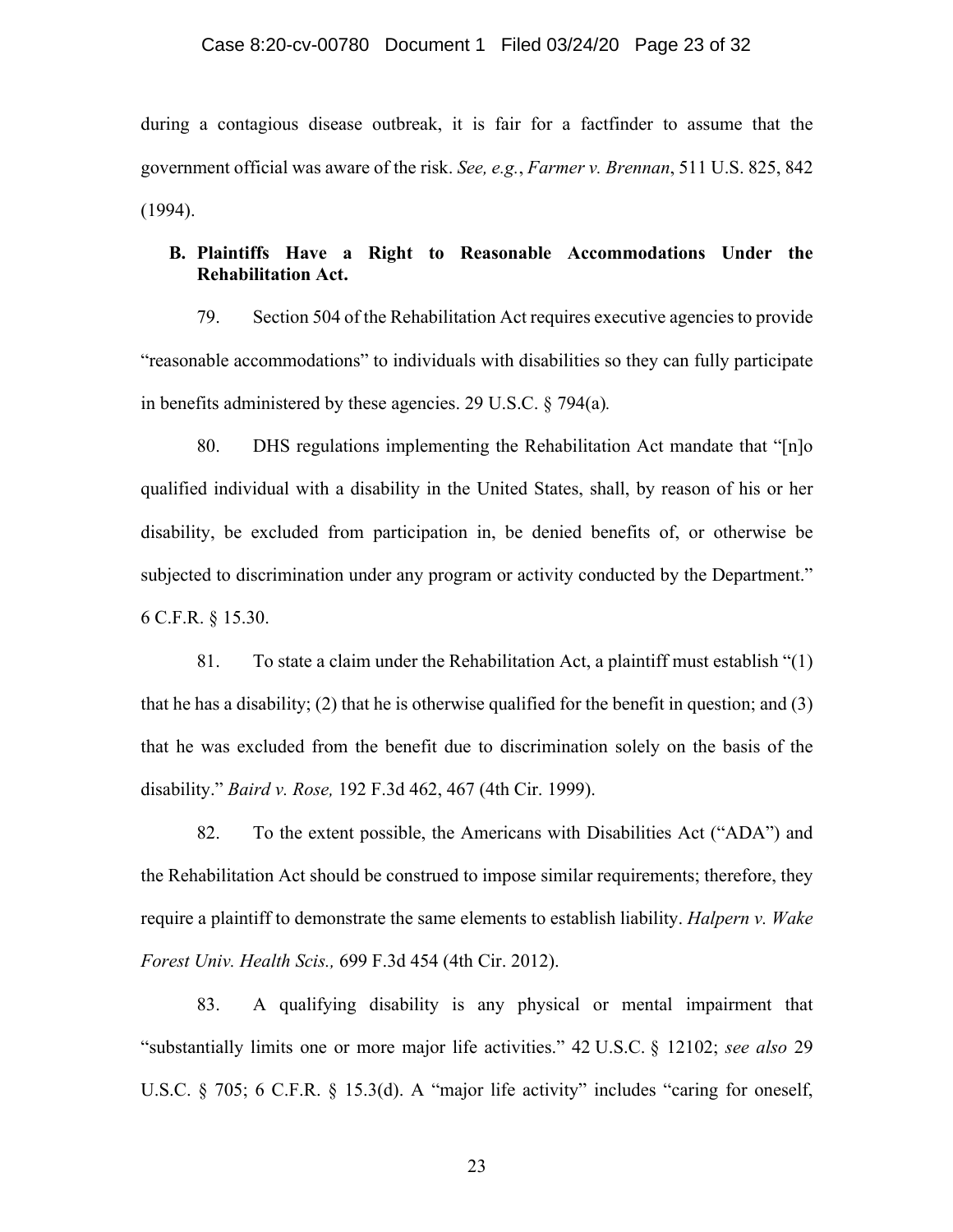#### Case 8:20-cv-00780 Document 1 Filed 03/24/20 Page 24 of 32

performing manual tasks, seeing, hearing, eating, sleeping, walking, standing, lifting, bending, speaking, breathing, learning, reading, concentrating, thinking, communicating, and working" as well as "the operation of a major bodily function, including but not limited to, functions of the immune system, normal cell growth, digestive, bowel, bladder, neurological, brain, respiratory, circulatory, endocrine, and reproductive functions." 42 U.S.C. § 12102(A)-(B).

84. The ADA mandates that "[t]he definition of disability . . . be construed in favor of broad coverage of individuals . . . to the maximum extent permitted by the terms of [the statute]." 42 U.S.C. § 12102(4)(A).

85. The Fourth Circuit has determined that a temporary impairment may qualify as a disability under the ADA if it is "sufficiently severe" to substantially limit a major life activity. *Summers v. Altarum Inst.,* 740 F.3d 325 (4th Cir. 2014).

## **C. This Court Has the Authority to Order Plaintiffs' Release to Protect Their Constitutional and Statutory Rights.**

86. "A district court enjoys wide discretionary authority in formulating remedies for constitutional violations.." *Smith v. Bounds*, 813 F.2d 1299, 1301 (4th Cir. 1987).

87. Although the Fourth Circuit has not had occasion to address this issue, courts in other circuits have exercised the authority to order release as a remedy for constitutional violations. *See, e.g., Duran v. Elrod,* 713 F.2d 292, 297-98 (7th Cir. 1983), *cert. denied,* 465 U.S. 1108 (1984) (concluding that court did not exceed its authority in directing release of low-bond pretrial detainees as necessary to reach a population cap).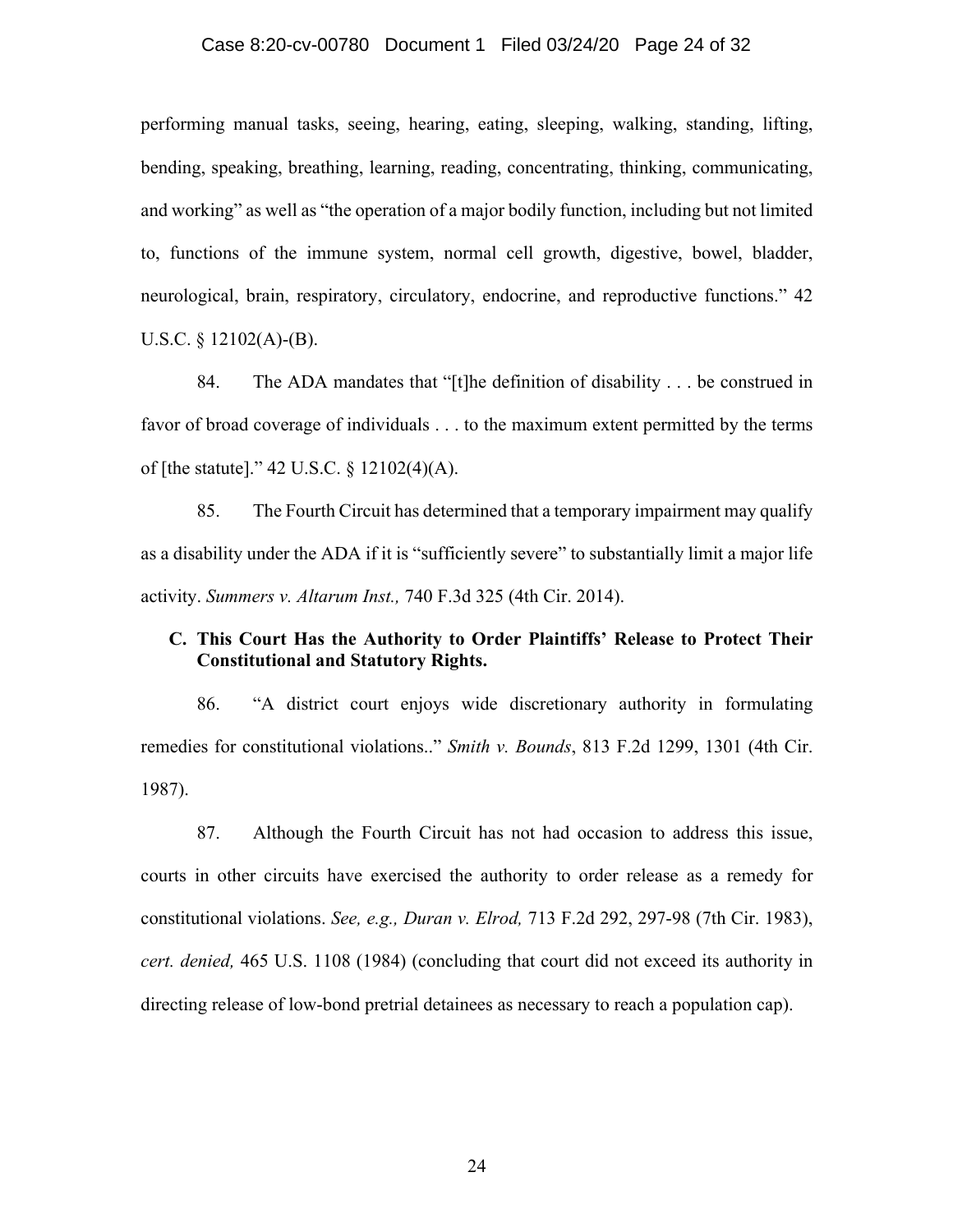#### Case 8:20-cv-00780 Document 1 Filed 03/24/20 Page 25 of 32

88. The Supreme Court has also recognized that "[w]hen necessary to ensure compliance with a constitutional mandate, courts may enter orders placing limits on a prison's population." *Brown v. Plata,* 563 U.S. 493, 511 (2011).

89. In the past two weeks, multiple courts have also ordered the release of detained or incarcerated persons in light of the severe threats posed by COVID-19. On March 23, 2020, in a published order, the Ninth Circuit *sua sponte* ordered release of an immigrant detainee because of the danger posed by COVID-19. "[I]n light of the rapidly escalating public health crisis, which public health authorities predict will especially impact immigration detention centers, the court *sua sponte* orders that Petitioner be immediately released from detention and that removal of Petitioner be stayed pending final disposition by this court." *Xochihua-Jaimes v. Barr*, No. 18-71460 (9th Cir. Mar. 23, 2020) (Order).

90. Several other courts have ordered the release of individuals in the federal criminal system. *See, e.g., United States v. Stephens,* 1:15-cr-00095 (AJN), Doc. No. 2798 (S.D.N.Y. March 19, 2020) (explaining that "the unprecedented and extraordinarily dangerous nature of the COVID-19 pandemic has become apparent" and that "inmates may be at a heightened risk of contracting COVID-19 should an outbreak develop"); *United States v. Barkman,* 3:19-cr-0052-RCJ-WGC, 2020 U.S. Dist. LEXIS 45628 (D. Nev. March 17, 2020) (modifying intermittent confinement as a condition of probation due to the COVID-19 pandemic); *In re. Extradition of Alejandro Toledo Manrique,* 2020 WL 1307109 (N.D. Cal. March 19, 2020) (ordering release on bond despite government assertions that facility has preparedness plan in place and no cases have been confirmed); *United States v. Raihan,* No. 20-cr-68 (BMC) (JO), Dkt. No. 20 at 10:12-19 (E.D.N.Y.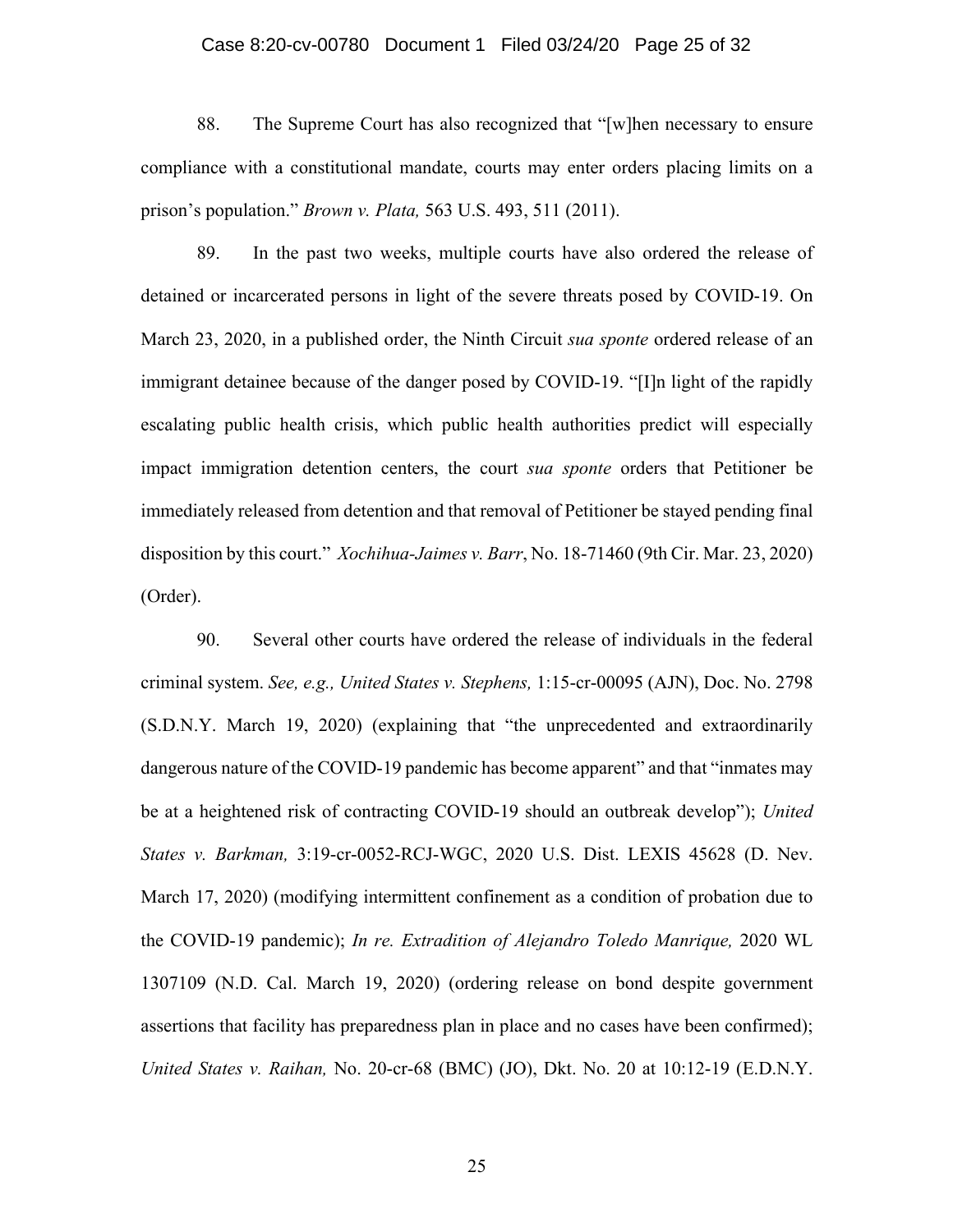Mar. 12, 2020) (deciding to continue a criminal defendant on pretrial release rather than remand to the Metropolitan Detention Center in part due to risk of COVID-19).

91. The unprecedented coronavirus pandemic unquestionably calls for individuals' release, as multiple health experts have opined that no other measures would be sufficient or appropriate, especially for individuals with special vulnerability to severe illness or death from COVID-19.

92. The Rehabilitation Act provides for "reasonable accommodations" to ensure that individuals are not deprived of access to federally-administered benefits because of their disability. Because there is no reasonable accommodation available to protect vulnerable individuals from contracting COVID-19, and thereby being denied access to removal proceedings due to serious illness or even death, release is the only sufficient accommodation available.

#### **CLAIMS FOR RELIEF**

## **FIRST CLAIM FOR RELIEF: VIOLATION OF FIFTH AMENDMENT RIGHT TO SUBSTANTIVE DUE PROCESS (UNLAWFUL PUNISHMENT)**

93. The Fifth Amendment to the U.S. Constitution guarantees civil detainees, including immigration detainees, the right to be free from punitive conditions of confinement. The government violates this guarantee when conditions of confinement lack a reasonable relationship to any legitimate governmental purpose, *i.e.* when a custodian's actions are excessive in relation to their purpose.

94. Conditions of confinement lack a reasonable relationship to any legitimate governmental purpose when the government acts with deliberate indifference when failing to safeguard the health and safety of those in custody. The government acts with deliberate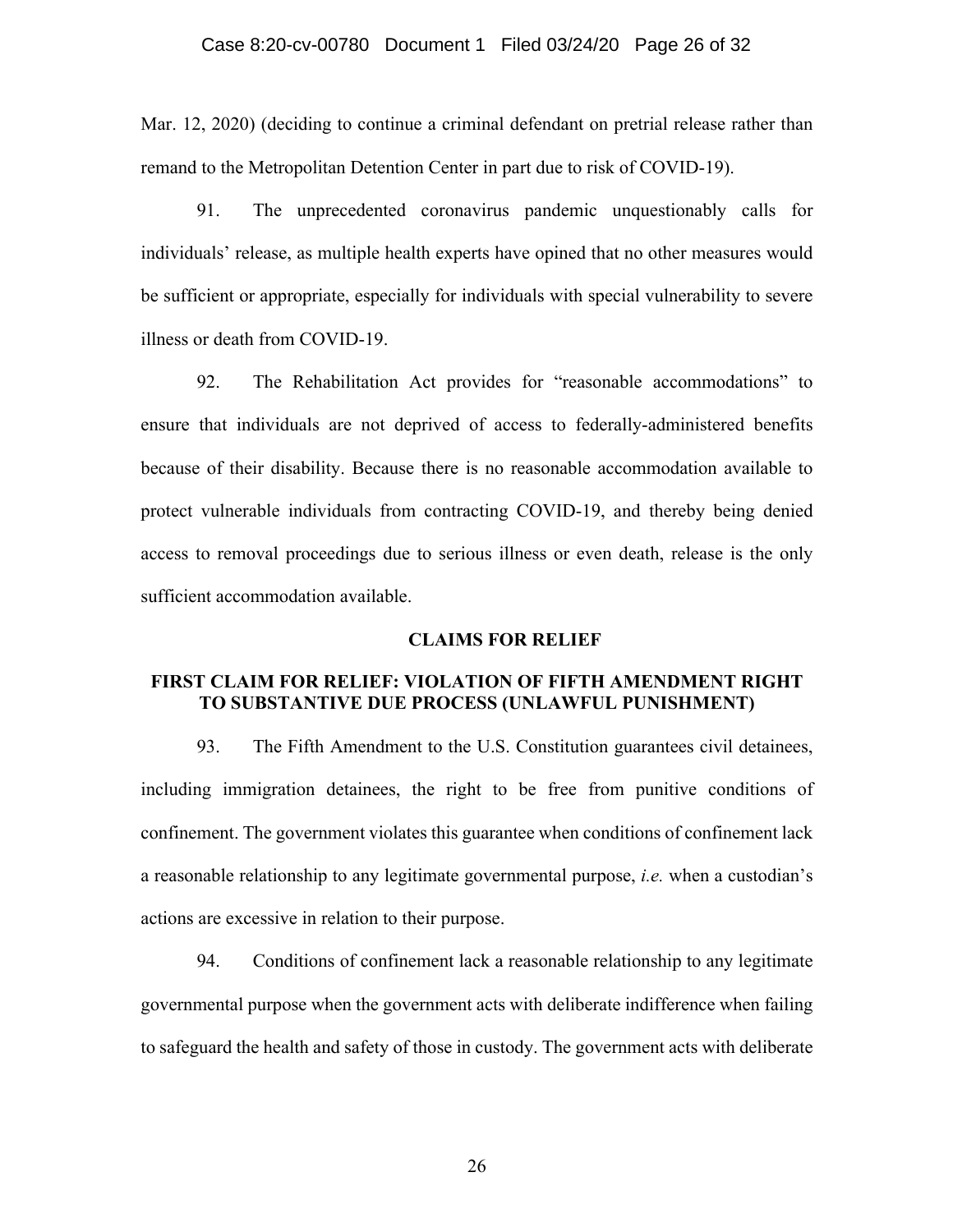#### Case 8:20-cv-00780 Document 1 Filed 03/24/20 Page 27 of 32

indifference when it exposes detainees to a substantial risk of serious harm, and when it knows of or disregards that substantial risk to the detainee's health or safety.

95. Defendants have subjected Plaintiffs to conditions of confinement that increase their risk of contracting COVID-19, for which there is no known vaccine, treatment, or cure. Plaintiffs' underlying conditions—of which Defendants are or should be aware—render them especially vulnerable to severe illness or even death if they contract COVID-19. Defendants are therefore subjecting Plaintiffs to an unreasonable risk of serious harm and punitive conditions, in violation of their rights under the Due Process Clause.

96. Defendants' continued detention of Plaintiffs fails to adequately protect Plaintiffs from the risks of contracting COVID-19

97. Plaintiffs' ongoing confinement lacks a reasonable relationship to any legitimate governmental purpose and is excessive in relation to their purpose.

98. Defendants have exposed Plaintiffs to a substantial risk of serious harm.

99. Defendants have known of or disregarded the substantial risk of harm to Plaintiffs' health and safety.

100. Defendants have acted with deliberate indifference to Plaintiffs' health and safety.

101. Defendants continued detention of Plaintiffs violates the Due Process Clause.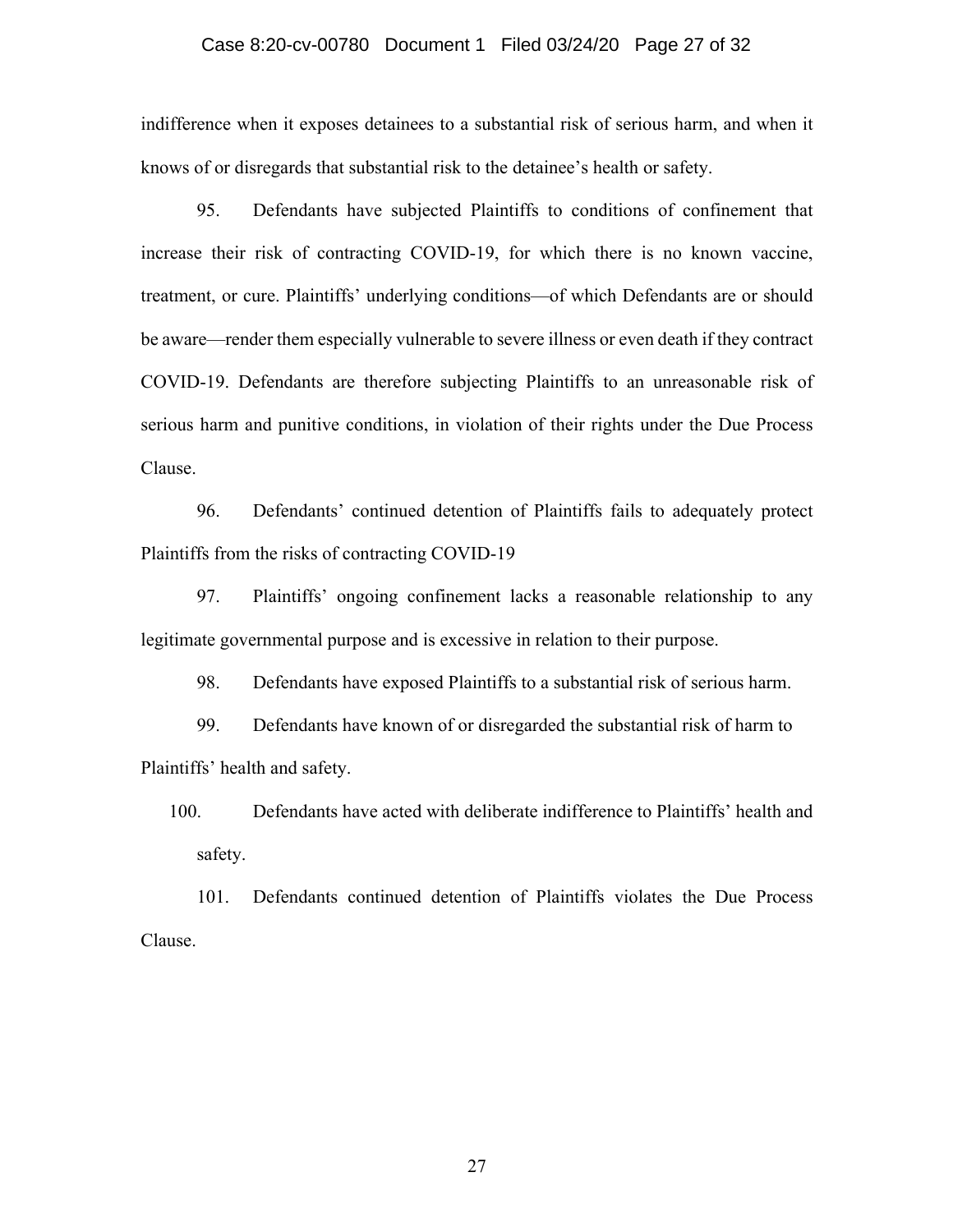## **SECOND CLAIM FOR RELIEF: VIOLATION OF THE REHABILITATION ACT (FAILURE TO PROVIDE REASONABLE ACCOMMODATION TO PERSONS WITH DISABILITIES)**

102. Section 504 of the Rehabilitation Act requires federal agencies to provide "reasonable accommodations" to individuals with disabilities so they can fully participate in benefits administered by these agencies. 29 U.S.C. § 794(a)*.* 

103. DHS regulations implementing the Rehabilitation Act mandate that "[n]o qualified individual with a disability in the United States, shall, by reason of his or her disability, be excluded from participation in, be denied benefits of, or otherwise be subjected to discrimination under any program or activity conducted by the Department." 6 C.F.R. § 15.30; *see also* 29 U.S.C. § 794(a). The regulations implementing Section 504 prohibit entities receiving federal financial assistance from utilizing "criteria or methods of administration (i) that have the effect of subjecting qualified handicapped persons to discrimination on the basis of handicap, (ii) that have the purpose or effect of defeating or substantially impairing the accomplishment of the objectives of the recipient's program or activity with respect to handicapped persons." 34 C.F.R. § 104.4(b)(4).

104. The removal process is a benefit administered by DHS and Plaintiffs are entitled to participate in the removal process. The services, programs, and activities within the detention centers where DHS detains Plaintiffs receive substantial federal financial assistance.

105. Plaintiffs' underlying medical conditions qualify as disabilities for purposes of the Rehabilitation Act. 29 U.S.C. § 705(2)(B); 42 U.S.C. § 12102.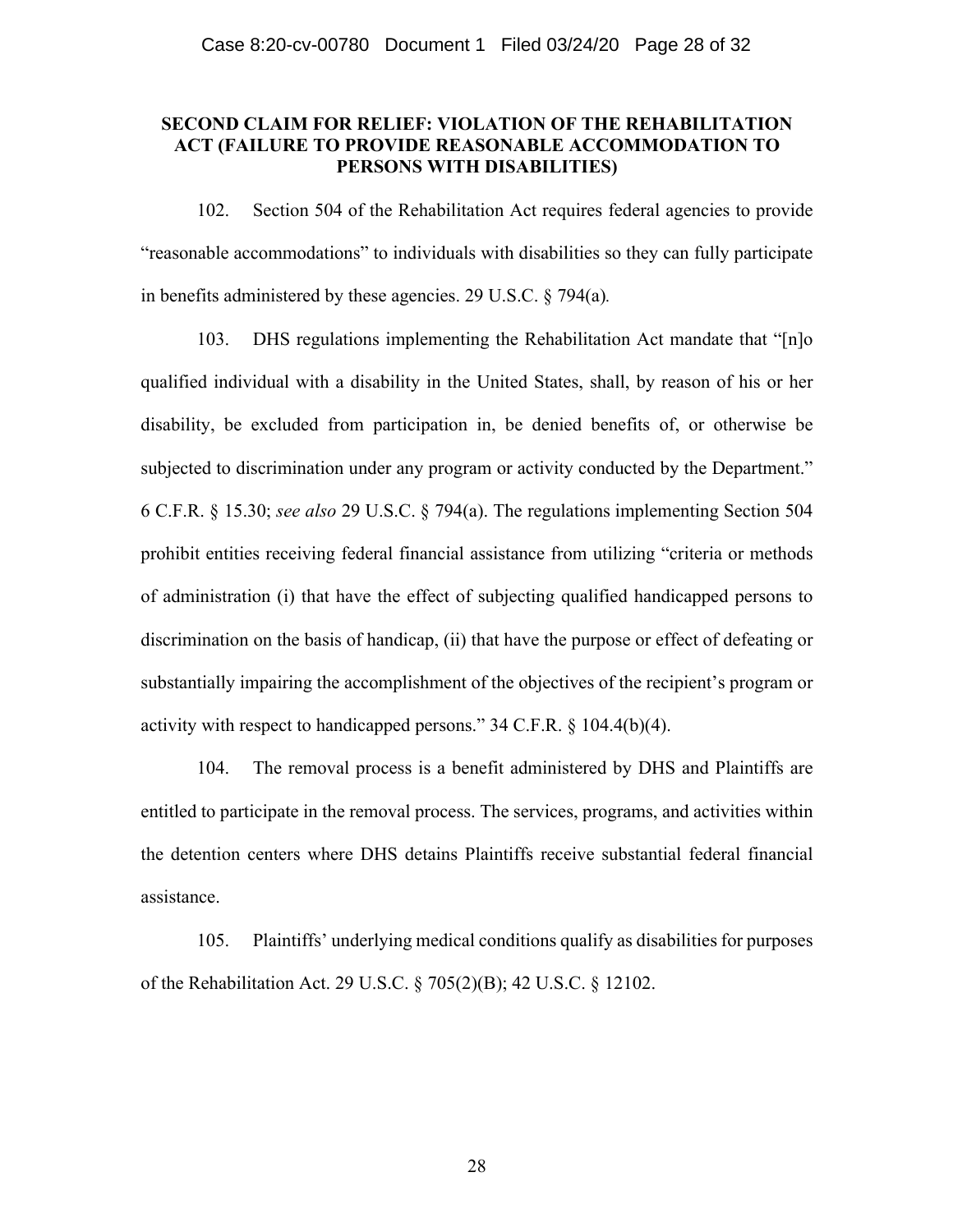#### Case 8:20-cv-00780 Document 1 Filed 03/24/20 Page 29 of 32

106. By exposing them to a heightened risk of contracting COVID-19, Defendants are preventing Plaintiffs from participating in the removal process by reason of their disability.

107. By failing to take account of their special vulnerability to severe illness or death if they were to contract COVID-19, Defendants are preventing Plaintiffs from participating in the removal process by reason of their disability.

108. By failing to provide Plaintiffs adequate protection from COVID-19 through the only effective means to reduce the risk of severe illness or death, Defendants have the purpose or effect of defeating or substantially impairing the accomplishment of the objectives of removal proceedings and the services, programs, and activities within the detention centers with respect to Plaintiffs.

109. The only available "reasonable accommodation" that would mitigate Plaintiffs' disability is release from detention. Defendants have failed to implement this reasonable accommodation, which would not be unduly burdensome nor require a fundamental alteration in the removal process or the programs and activities of the detention center.

110. Defendants' ongoing detention of Plaintiffs constitutes discrimination because it is either disparate treatment of, or at the very least has a disparate impact on, people with qualifying disabilities who are at severe risk of serious illness or death if they were to contract COVID-19.

111. For these reasons, Defendants' ongoing detention of Plaintiffs violates the Rehabilitation Act.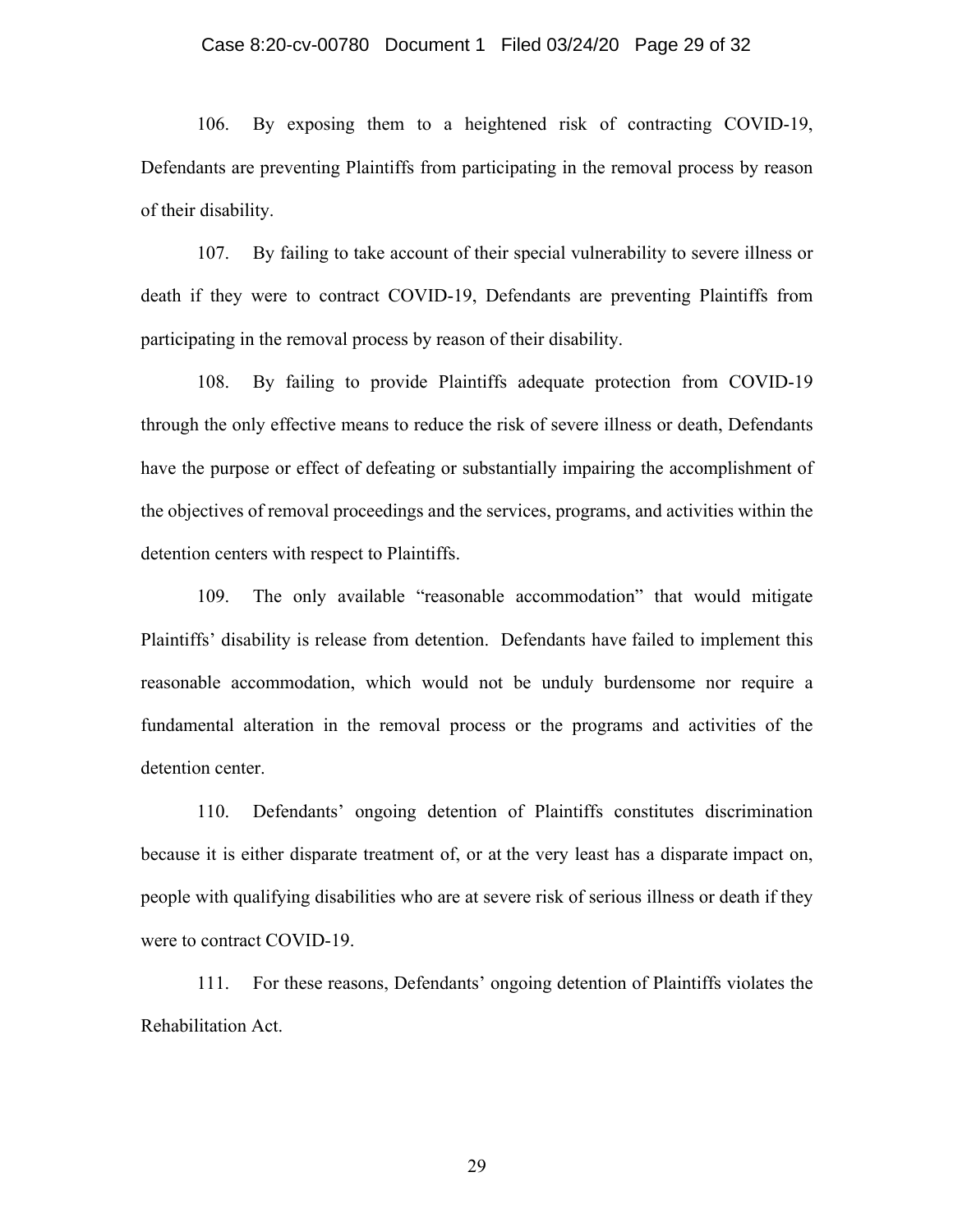#### **PRAYER FOR RELIEF**

WHEREFORE, Plaintiffs request that this Court:

a. Issue a writ of habeas corpus and order Plaintiffs' immediate release or placement in community-based alternatives to detention such as conditional release, with appropriate precautionary public health measures, on the ground that their continued detention violates the Due Process Clause and/or the Rehabilitation Act;

b. In the alternative, issue injunctive relief ordering Defendants to immediately release Plaintiffs or place them in community-based alternatives to detention such as conditional release, with appropriate precautionary public health measures, on the ground that their continued detention violates the Due Process Clause and/or the Rehabilitation Act;

c. Declare that Defendants' continued civil detention of individuals at increased risk for severe illness, including all people over the age of 50 and persons of any age with underlying medical conditions that increase the risk of serious illness or death upon contracting COVID-19 violates the Due Process Clause and/or the Rehabilitation Act;

d. Award Plaintiffs all costs incurred in maintaining this action, including reasonable attorneys' fees under the Equal Access to Justice Act, as amended, 5 U.S.C. § 504 and 28 U.S.C. § 2412, and on any other basis justified by law; and

e. Grant Plaintiffs any other and further relief this Court deems just and proper.

Dated: March 24, 2020 Washington, D.C. Respectfully submitted,

*/s/ Sirine Shebaya* Sirine Shebaya, Bar No. 07191 sirine@nipnlg.org Amber Qureshi, Bar No. 21218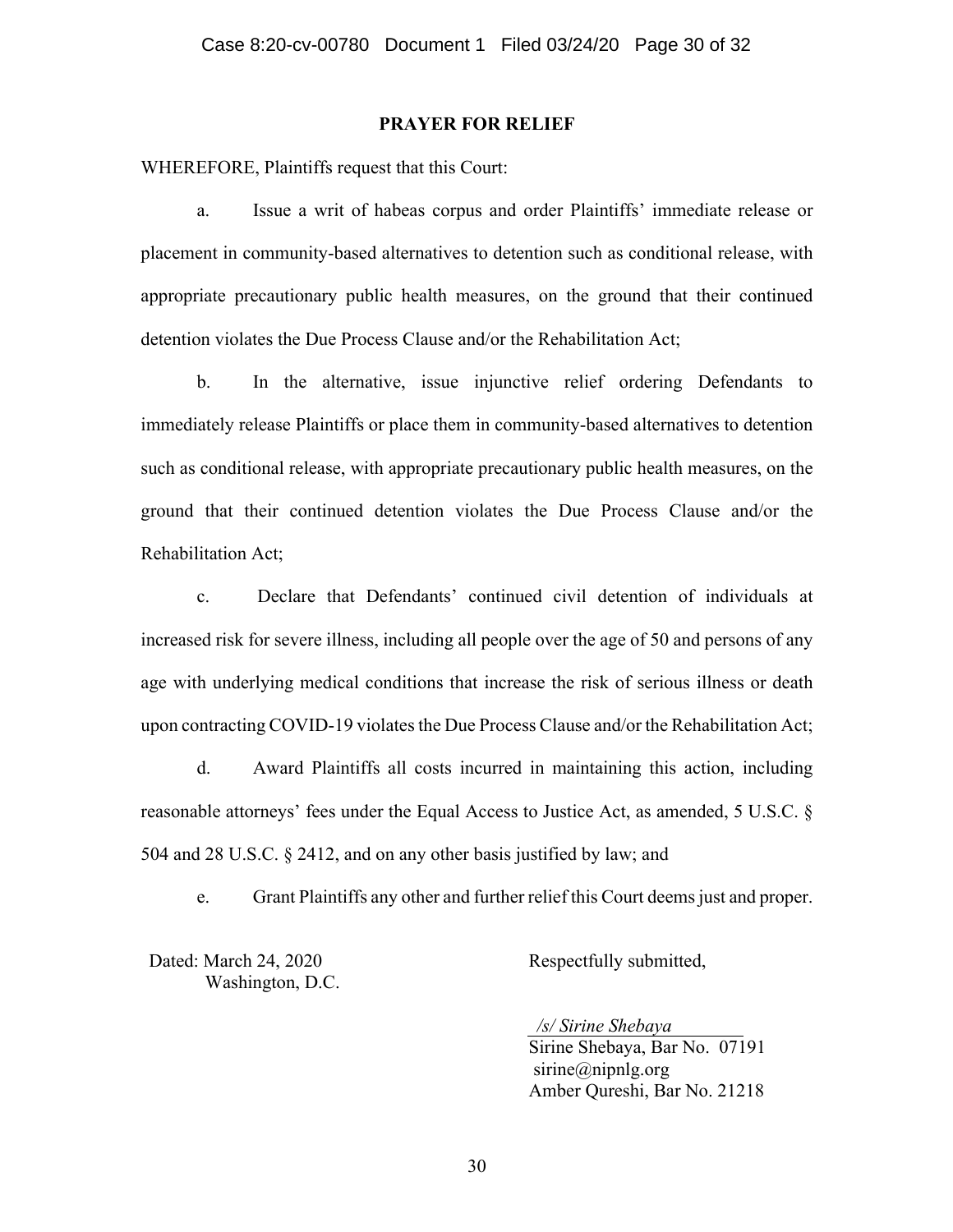amber@nipnlg.org Matthew Vogel\* matt@nipnlg.org **NATIONAL IMMIGRATION PROJECT OF THE NATIONAL LAWYERS GUILD** 2201 Wisconsin Ave NW, Suite 200 Washington, DC 20007 (202) 656-4788

Adina Appelbaum\* adina@caircoalition.org **CAPITAL AREA IMMIGRANTS' RIGHTS (CAIR) COALITION** 1612 K Street NW Suite 204 Washington, DC 20006 (202) 899-1412

# Nicholas T. Steiner, Esq. (Bar No. 19670) **AMERICAN CIVIL LIBERTIES UNION OF MARYLAND FOUNDATION**

3600 Clipper Mill Road, Suite 350 Baltimore, MD 21211 Telephone: (410) 889-8550 steiner@aclu-md.org

David C. Fathi\* dfathi@aclu.org Eunice H. Cho\* echo@aclu.org **AMERICAN CIVIL LIBERTIES UNION FOUNDATION, NATIONAL PRISON PROJECT** 915 15th Street N.W. 7th Floor

Washington, DC 20005 (202) 548-6616

Michael Tan\* mtan@aclu.org Omar Jadwat\* ojadwat@aclu.org **AMERICAN CIVIL LIBERTIES UNION FOUNDATION, IMMIGRANTS' RIGHTS PROJECT** 125 Broad Street, 18th Floor New York, NY 10004 (212) 549-2600